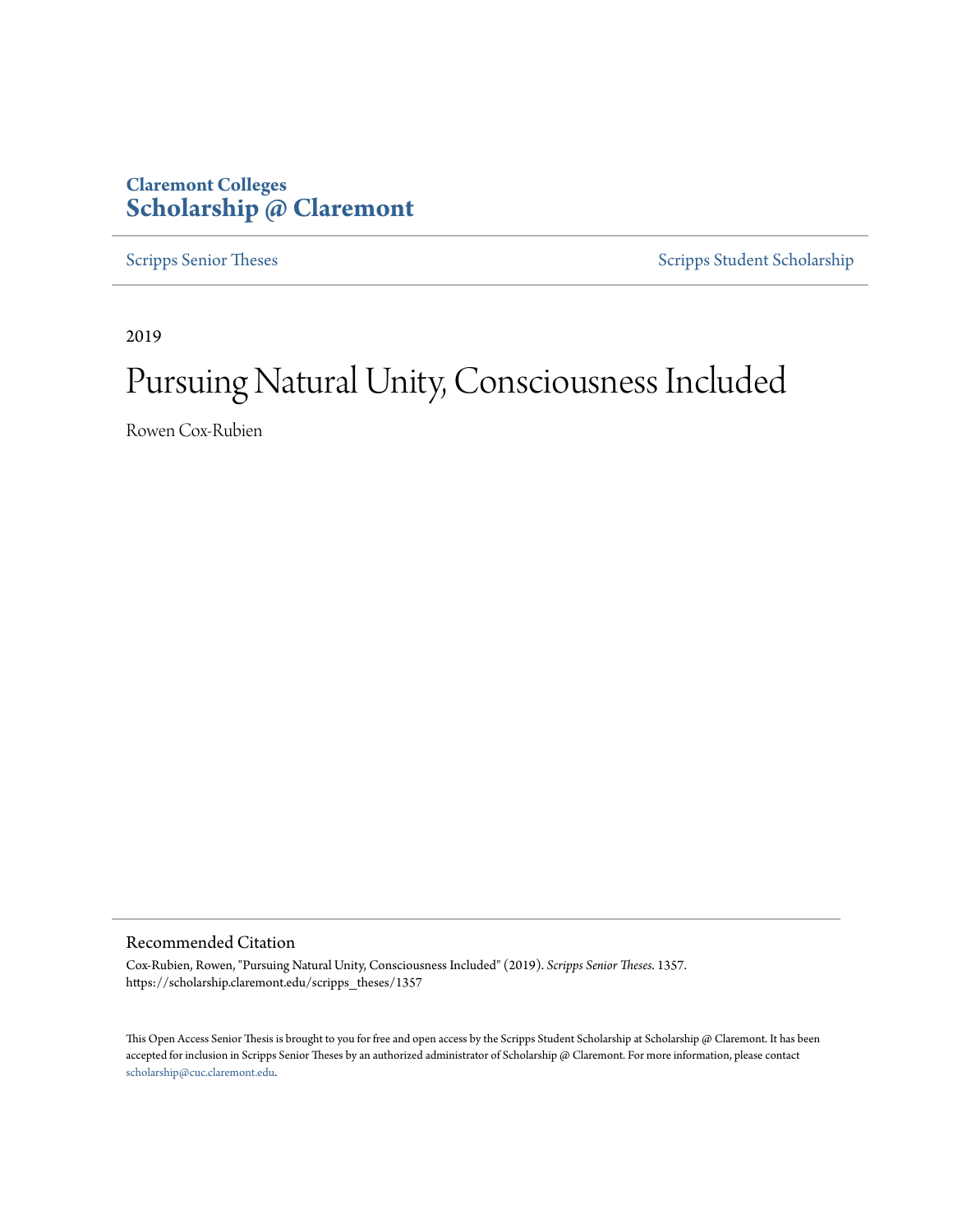## **PURSUING NATURAL UNITY, CONSCIOUSNESS INCLUDED**

by

## **ROWEN COX-RUBIEN**

## **SUBMITTED TO SCRIPPS COLLEGE IN PARTIAL FULFILLMENET OF**

## **THE DEGREE OF BACHELOR OF ARTS**

## **PROFESSOR SCOTT-KAKURES**

### **PROFESSOR AVNUR**

**April 26th, 2019**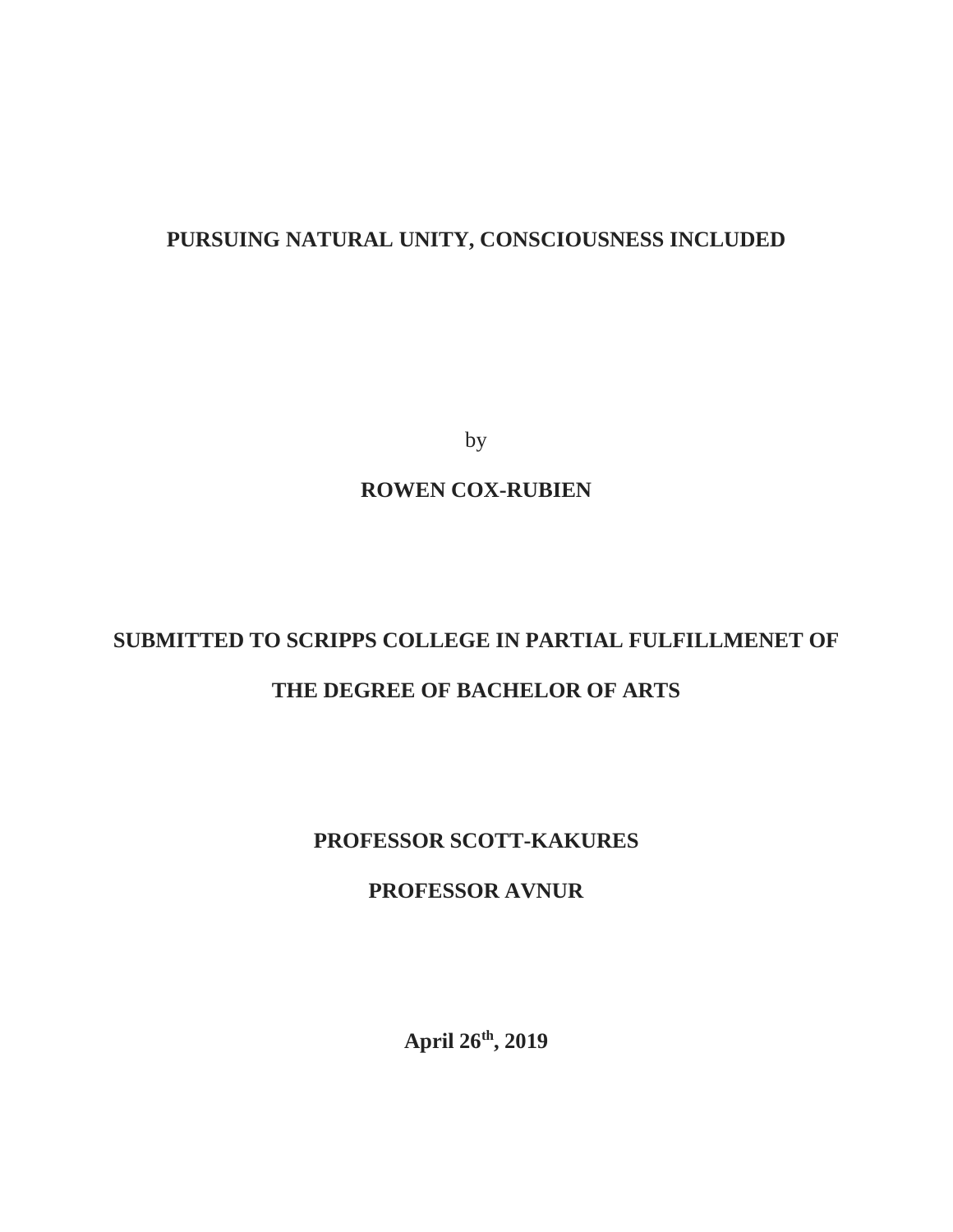#### **The Mind-Body Problem**

In this paper, I will be exploring ontological explanations of consciousness. My inquiry is shaped by the assumption that the world is intelligible, or the belief that everything in reality can be cohesively explained. (Nagel *Mind and Cosmos* 16) With this assumption, I search for a cohesive picture of the universe, a natural order of sorts in which consciousness has a home. I am not just concerned with local problems of the mind, but ontological questions of the mind and how it relates to other aspects of reality. Explanations of consciousness have been the subject of deep philosophical and scientific exploration for centuries. Whether you are discussing consciousness philosophically or scientifically, it is arguably the most difficult subject to examine, and yet also possibly the most familiar, as it is central to human experience. We are all conscious beings; being conscious is fundamental to human existence. Our personal conscious experience is frequently described as our 'stream of consciousness', the "movie" (Chalmers, *Facing Up*) that is always playing in our minds when we are awake (and possibly while dreaming). This includes sensory experience (smell, sounds, tastes, etc.), our emotions, memories, desires, and the constant narration of all these experiences, or our inner 'voiceover' that describes and integrates all of this information. Every occurrent feeling and thought occurs in our field of consciousness.

Everything we do seems to start from a mental state, a feeling—whether it be a desire, belief, inclination, or all of the above. There is a wide variety of theories of consciousness, philosophical and scientific. All attempts to understand why consciousness exists, how it exists, and how it fits in relation to other aspects of the world. Perhaps the first modern approach to philosophically conceptualizing human consciousness was by Rene Descartes in his work, *Mediations,* where he presented the mind-body problem.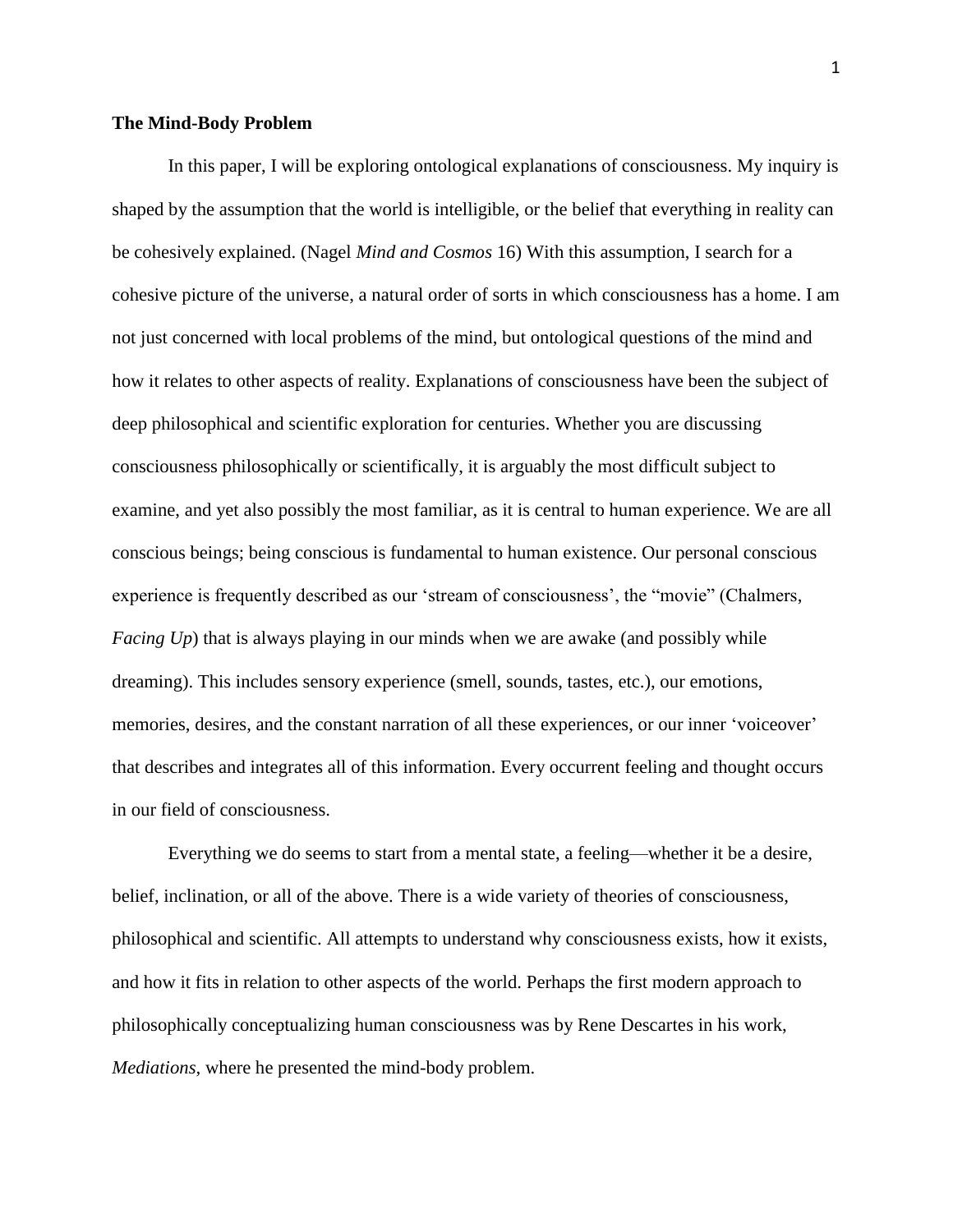The mind-body problem is essentially the inability to fully explain how seemingly nonphysical phenomena like feelings, thoughts, and everything listed previously can occur from or amongst the inherently physical make up of our brain. Our soul, our mind, and our thoughts seem like different, separate things from our body, which is clearly a physical object. (Descartes) Our brain is made up of blood and tissue, and it is curious how these seemingly inanimate, material things are connected to the seemingly animate and immaterial feelings, thoughts, and mental visualizations that make up our life. There is an issue in our understanding of the relationship between the physical world and the mental world, hence the label "mind-body problem".

Descartes concluded that the "mental" must be of a different substance than the "physical" a view called mind-body dualism. (Descartes) The mental being of a 'different substance' basically means that our mind, soul, or what we previously referred to as our "stream of consciousness", is essentially different and separate from our physical body (perhaps placed into our bodies by God.) This division is also called substance dualism; there are two substances in the world: physical things and mental (non-physical) things. Since Descartes' modern conception of dualism in 1641, mind-body dualism and substance dualism has been rejected by most contemporary scientists and philosophers with the influx of neuroscience and psychology's ability to explain mental processes through physical processes, aligning well with the mainstream ontological stance that the world is made up of one substance—physical.

This view, that the world is entirely physical and nothing more, is called ontological physicalism, and it is the most widely held metaphysical position among contemporary philosophers and scientists, and even amongst the general public—a view that I too hold as true. However, as I will explain in this paper, although the physical sciences have made great progress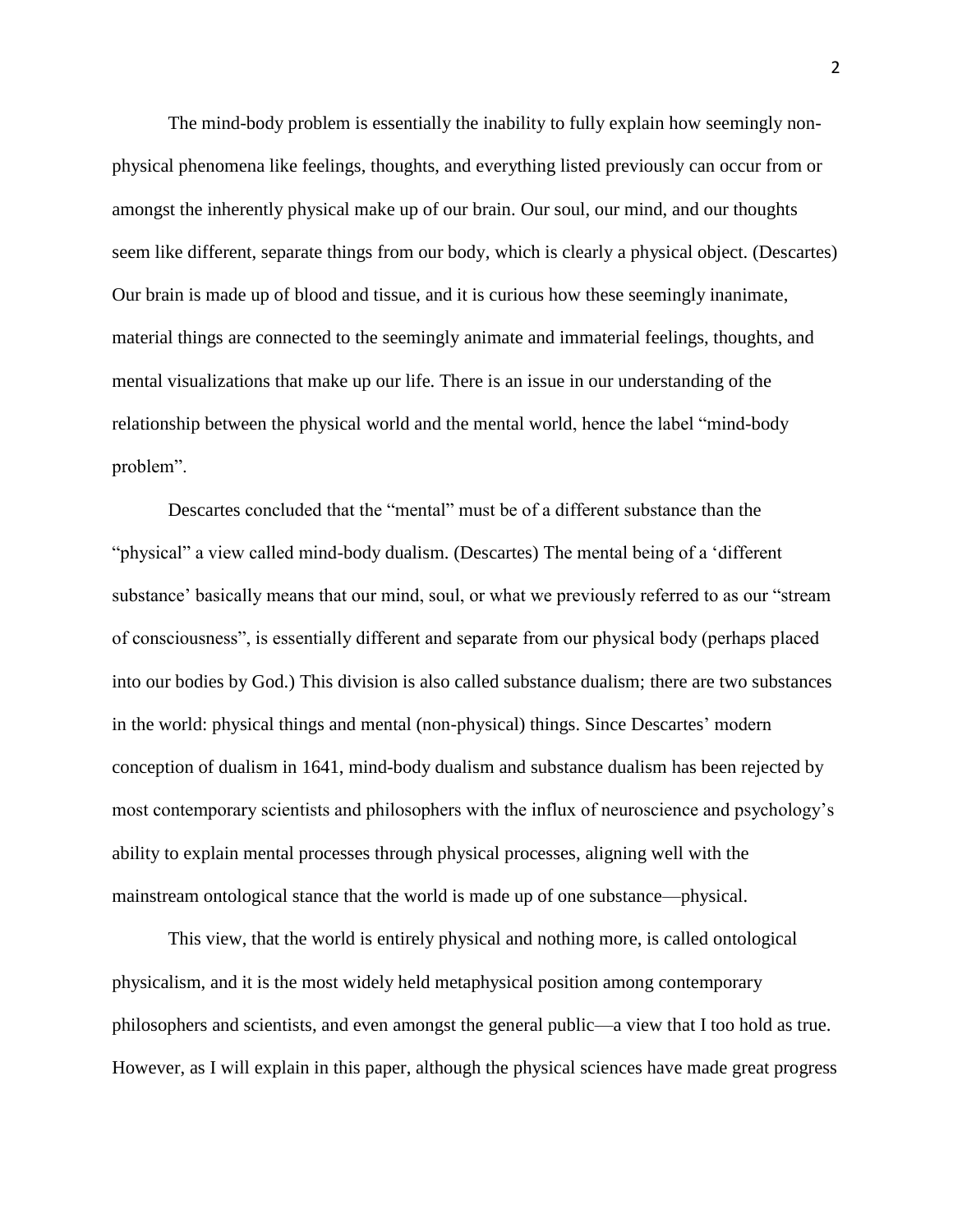in explaining mental phenomena in physical terms, the essential question Descartes posed still stands: How does our intangible, immaterial mental states arise from and connect to tangible, physical processes? Furthermore, I will argue that the existence of the mind-body problem, our inability to explain the physical nature of mental phenomena, is pertinent to our entire understanding of the universe, and the existence of this problem may undermine mainstream ontological physicalist views about the natural order of the world.

#### **The Hard Problem of Consciousness**

Like previously stated, the physical sciences have made great strides in explaining mental phenomena in physical terms. Most of Descartes' issues with the mind being physical have been solved, which is why substance dualism has taken a back seat in contemporary metaphysical discussions. For example, we now know the specific biological and chemical mechanisms that induce the feeling or the mental state of hunger. There are specific chemical compounds in the form of hormones that send messages to your brain through your bloodstream, saying that you are in need of calories, which results in corresponding behavior—eating. Scientists can explain this phenomenon in the most basic of terms, which would be mathematically. However, in this explanation of hunger there is something missing; somewhere amongst these biological processes is experience. Somehow, when a hormone is released into your bloodstream and travels to your brain, there is an *experience* of hunger. We know that the release of hunger hormones coincides with an experience of hunger, because we all experience it; but how, why, where, and when this happens is still a great mystery. Sure, we know which specific chemicals induce hunger, but we don't know why hunger feels like *this*.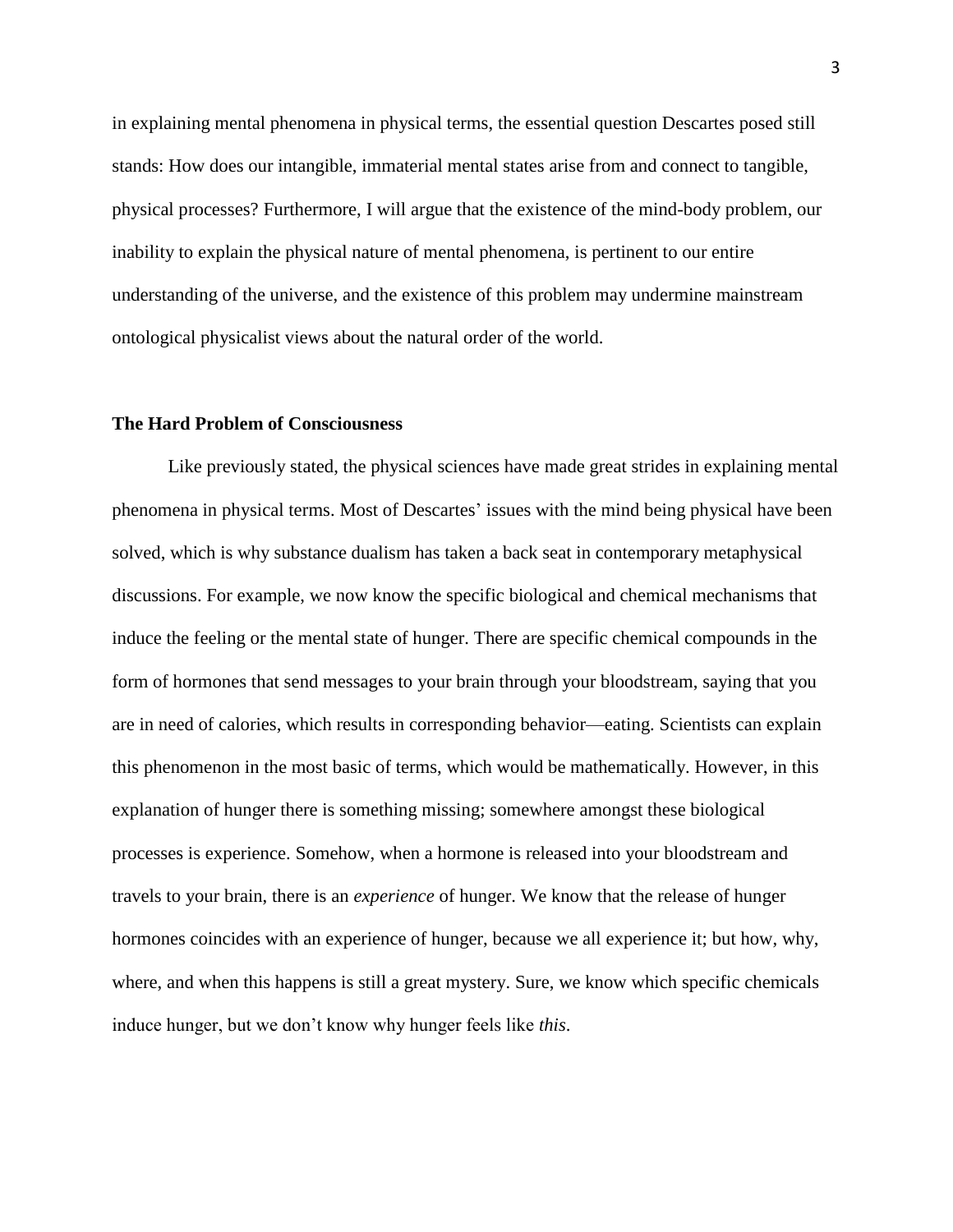In David Chalmers' paper *Facing Up to the Problem of Consciousness,* he delineates mental phenomena into "hard" and "easy" problems. 'Problems' refer to various subjects of inquiry about the human mind. "Easy" problems are those which "concern the explanation of cognitive *abilities* and *functions.*" (Chalmers *Facing Up* 1) and can be explained by modern sciences. "Hard" being those which "seem to resist" (Chalmers *Facing Up* 2) being explained by modern science. In his paper Chalmers lays out a few easy problems of the mind, including, "The ability to discriminate, categorize, and react to environmental stimulus…The integration of information by a cognitive system…The ability of a system to access its own internal states;" etc. (Chalmers *Facing Up* 2) All of these mental phenomena are associated with cognitive abilities that are readily explained by the physical sciences, namely neuroscience, and can be categorized as easy problems. Another way of understanding "easy" problem of the mind is by thinking of things that one could conceive an intelligent computer having the ability to do. A computer can learn, remember, respond to inputs with outputs, categorize, etc. However, the "hard problem" is our *experience* of these things, which is much more difficult to imagine an intelligent computer having.

Conscious experience, distinct from cognitive faculties, is the in-the-moment, *felt experience* of being conscious—what it is like for you, or anyone, to experience anything. An intelligent computer could be programmed to respond to the input of being hit with an output of crying, yet it is difficult to imagine this computer actually *feeling* any pain or *experiencing* the urge to cry, much less how one would even program "experience" into a computer in the first place. Unlike a computer, while we exist in the world there are *feelings and sensations* that go with it, there are experiences. The existence of conscious experience is "the hard problem" (Chalmers *Facing Up* 2) that resists scientific explanation, which will be further explored in the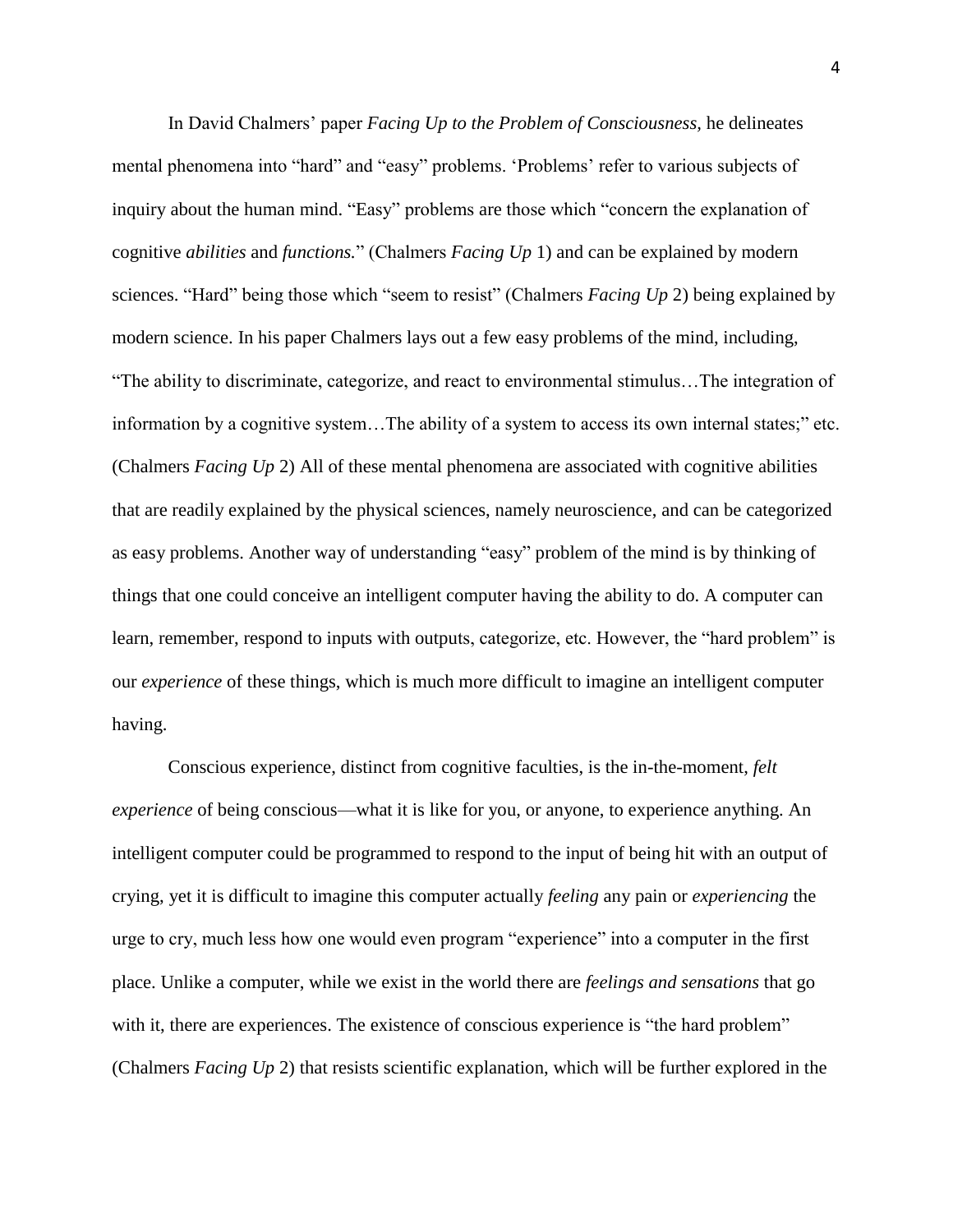following section. The main point is that the hard problem of conscious experience may be in principal unexplainable by the physical sciences, and not simply because we aren't scientifically or technologically advanced enough yet, which is why it is such a "hard" problem.

An objective of a physicalist world view is to find a cohesive picture of the world where everything has been defined as and explained through physical processes. When it comes to the conscious experience, this proves to be difficult, yet figuring out experience's physical basis in the world should be imperative to a physicalist world view. Thomas Nagel, in his book *Mind and Cosmos,* explains this necessity. "We and other creatures with mental lives are organisms, and our mental capacities apparently depend on our physical constitution. So, what explains the existence of organisms like us must also explain the existence of the mind." (Nagel, *Mind and Cosmos*, 14) In this quote, Nagel explains why questions of the mind are so fundamental to other areas of study concerning our existence, for example, areas like evolution, biology, or neuroscience. Our conscious experience is as naturally occurring as the existence of our bodies, and evidentially also occurs in conjunction with our bodies. Therefore, explaining the existence of conscious experience is as important as explaining bodily mechanisms. The problem for Nagel and Chalmers is *why* it usually isn't. In all explanations of things to do with our mental life, like why we feel hunger, pain, love, etc., the physical mechanisms are very clear (hormones, neurons, nerves, etc.), but conscious experience is completely left out. But our conscious experience is so essential to our existence as humans that when attempting to explain how and why humans exist in the first place, it must be a part of this explanation in a central way. As previously stated, the sciences, and in particular, neuroscience, has made great leaps in explaining some mental phenomena physically, yet as we will see, the existence of conscious experience creates a huge problem for mainstream physicalist understandings of the world.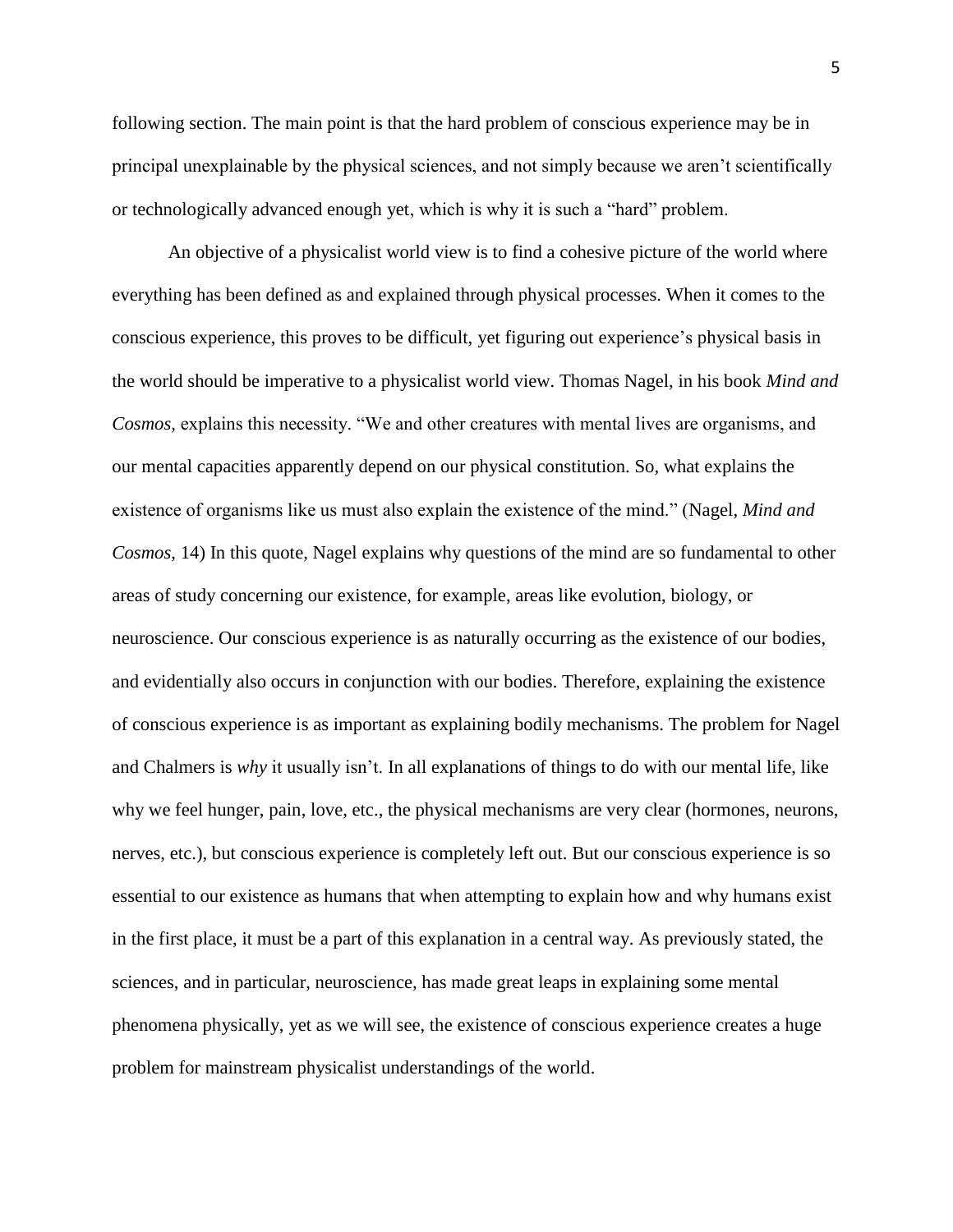#### **Qualia**

Qualia are the qualitative properties that make up conscious experience. The term "qualia" is a way of typifying conscious experience. For the purposes of this paper, qualia and conscious experience are interchangeable, and both will be used from now on. Thus, "qualia" is another way of putting the hard problem that Chalmers discusses.

Qualia are felt experience of existing, the "sensory mental events and states" (Kim *Philosophy of Mind* 273) that we experience when we see a color, feel a pain, taste something, etc. Qualia seems to be the reason we go on roller coasters or watch scary movies. When standing in line for a roller coaster, we are hoping to *experience* something, not accomplish or learn something—but simply experience something happening. Like previously mentioned, if we imagine the things we could theoretically program a computer to do, the problem of qualia becomes evident. For an example, consider the simple situation of eating a slice of pizza. The "voiceover" in your head goes something like this: "That pizza smells good, I want to eat a slice, I will get a slice." When programming a behavior into a computer, we program it to respond to certain inputs with certain outputs. We could program a computer to: see pizza $\rightarrow$ want pizza→get pizza. However, the *qualitative* properties in this scenario are things that we could *not*  imagine programming a computer to do. We could not theoretically program the *experiences* of smelling, seeing, wanting, and tasting pizza into a computer. Mental states have "distinctive qualitative character" (Kim *Philosophy of Mind* 273), meaning that they have felt and/or sensed qualities in the form of sensations. Again, a super computer might be able to distinguish between pizza and not pizza, and accurately choose and "eat" a slice, but would it be able to *experience*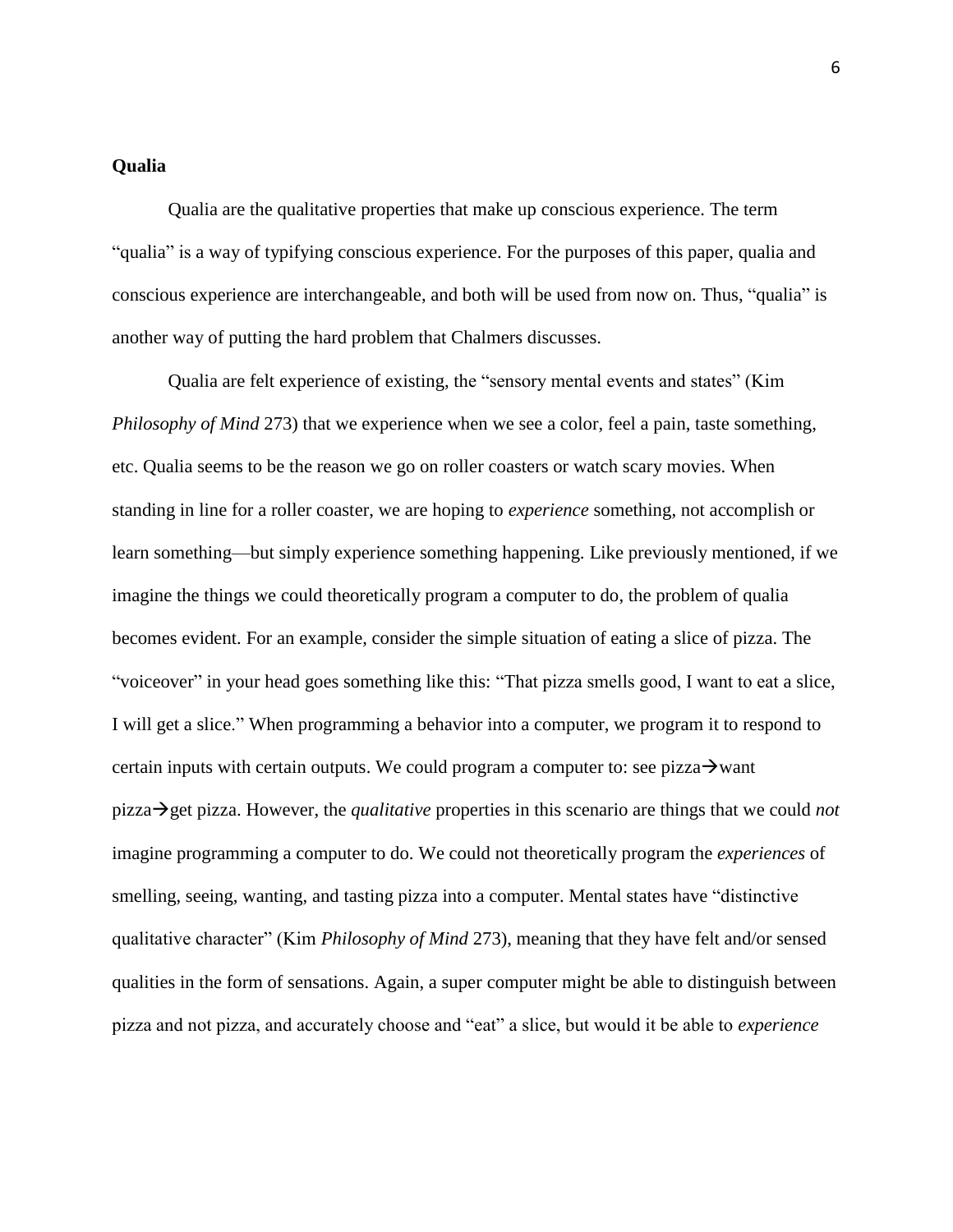being hungry, *feel* the taste of pizza? Another standard way of putting the concept of qualia is "what it's like", first termed in Thomas Nagel's famous paper *What Is It Like to Be a Bat.* 

A a mental state with qualitative properties (qualia), is a state in which there is something that *it is like* to be in that state. The phrase "what it's like" speaks to the qualitative aspect of experiencing something. The "yellowness" and "sourness" of a lemon. It is the raw experience of something, of anything. An intelligent computer might be able to discern the color or flavor profile of a lemon (yellow, sour), but it is difficult to imagine a computer *experiencing* the yellowness or sourness of a lemon; for a computer, there is no qualia, there is no experience. In Nagel's view, qualia exist by virtue of our inherent subjective view of the world. Our experience of the world is *inherently* subjective, and it is in this subjective experience of life that qualia exists. Your experience of being in the world is inherently subjective because it is inaccessible to anyone other than yourself, it cannot be objectively observed or analyzed. An easy problem like the cognitive mechanism of memory storage can be described objectively, as in, the process of storing a memory that occurs in animals can be objectively observed, described and explained through bio-chemical mechanisms and computational terms. The hard problem of qualia is hard because, according to Nagel, it is fastened in our inescapable subjectivity, and therefore impossible to objectively observe and describe, and thus impossible to explain.

To tease out the idea that subjective, conscious experience, is inherently impossible to objectively describe or explain, and therefore a "hard problem", Nagel appeals to the commonsensical idea that animals other than humans also have subjective experiences. He uses a bat for his example. "Bats, although more closely related to us than other species, nevertheless present a range of activity and a sensory apparatus so different from ours that the problem I want to pose is exceptionally vivid (though it certainly could be raised with other species)." (Nagel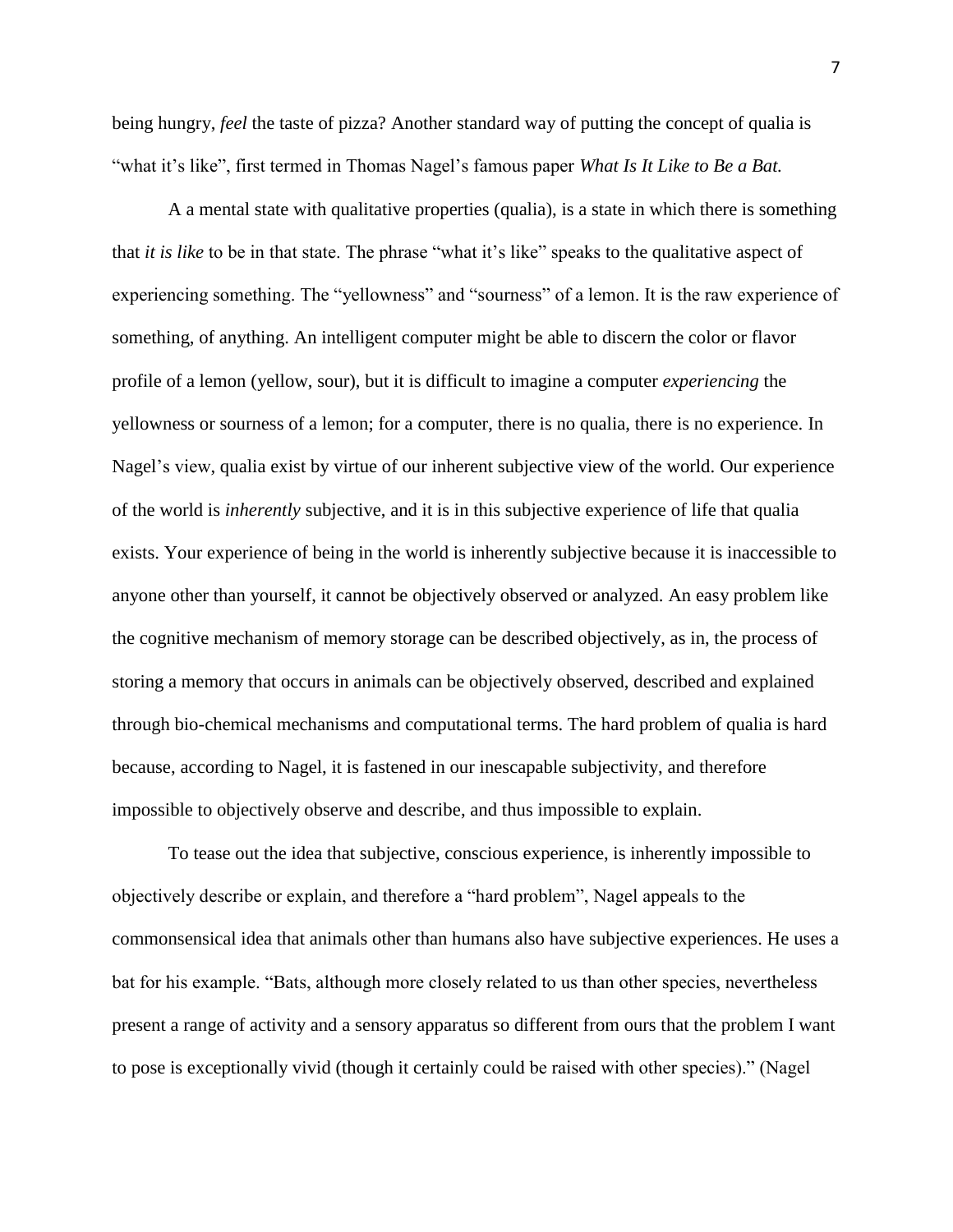*Bat* 438) Bats are mammals like us, but they have a "fundamentally *alien* form of life". (Nagel *Bat* 438) This alien-ness is found in the drastically different way bats perceive space, which is through echolocation, and not with vision, like us. Although this way of perceiving is so foreign to us, we can imagine that bats have an *experience* of it, just like we do with vision. "the fact that an organism has conscious experience at all means, basically, that there is something it is like to be that organism" (Nagel *Bat* 436) So, the question about the experience of being a bat can be formed as: what is it *like* to be a bat? (Nagel *Bat*) What is a bat's *experience* of echolocation? Science has provided us with a detailed account of how echolocation works. The chemical and electromagnetic relationships that makeup the biological mechanism of echolocation are known and proven. But despite knowing in detail the physical mechanisms involved in echolocation, how can we know what a bat's experience of it is, how it *feels* to echolocate? Nagel's says we can't, because experience is subjective, and thus inaccessible to anyone other than the subject.

We can know all the quantifiable, physical facts about echolocation, and yet still not know the qualitative facts—how it feels. We also can confidently assume bats experience hunger, pain, and lust, also things that contain qualia and that we attribute subjective character to. What is it like to be a hungry bat, what are the qualia experienced by a hungry bat? In order to know this, we must be able to take up the point of view of a bat. But, if we were to try our best to imagine what it is like to be a hungry bat, we would still only be able to do so as far as imagining what it would be like for a human to be a hungry bat, not for a bat to be a hungry bat. It is impossible to know "what it is like" for someone or something else, demonstrating the imperceptibility of qualia. We are bound to our subjectivity, we cannot stop being a human subject with human subjectivity, it is the stage from which everything else follows.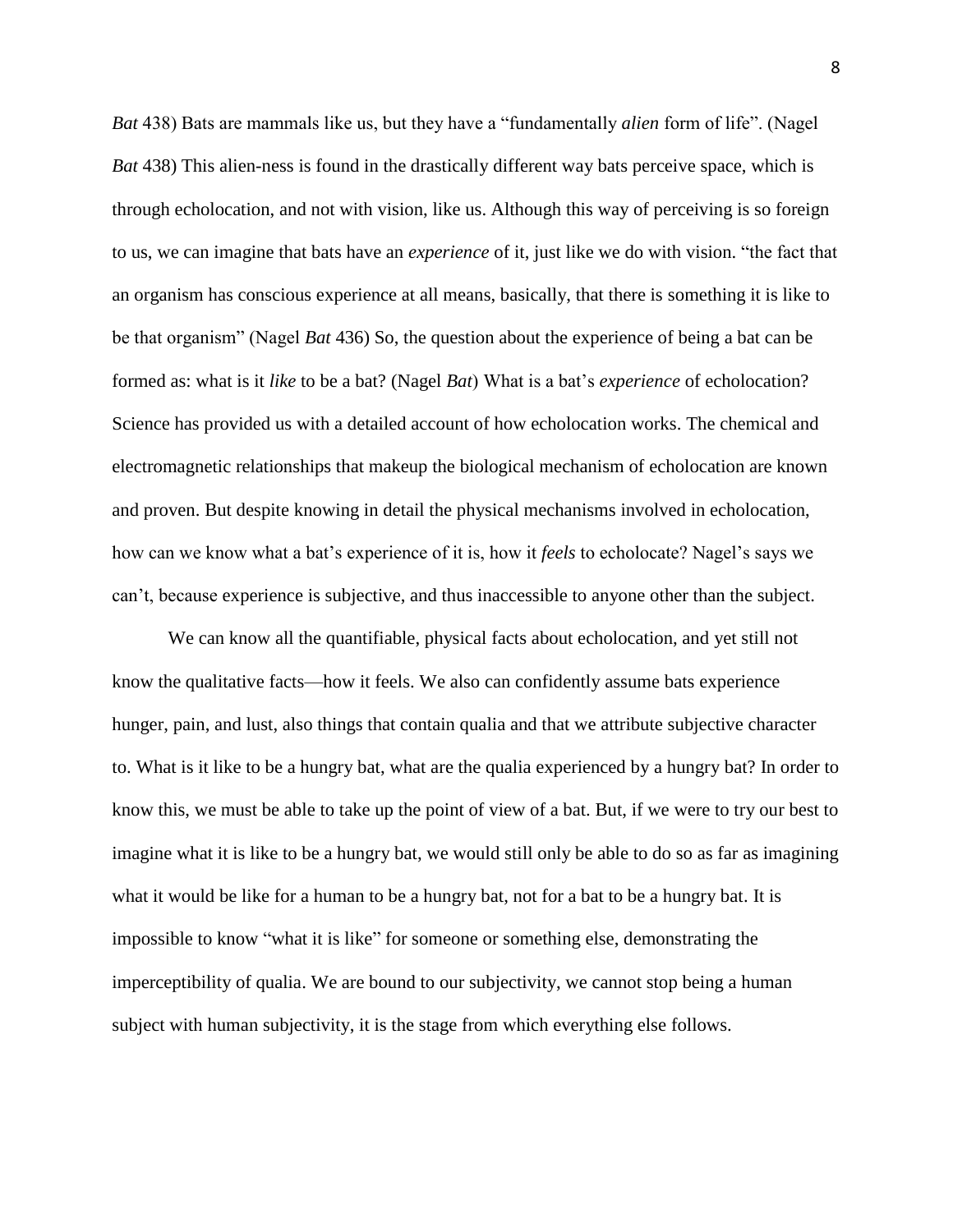The experience of a echolocating bat is fundamentally distant and unreachable by us; however, we can assume that there *is* an experience of it for the bat. "Members of radically different species may both understand the same physical events in objective terms, and this does not require that they understand the phenomenal forms in which those events appear to the senses of members of the other species." (Nagel *Bat* 445) By "the phenomenal forms in which those events appear to the senses…" Nagel means the qualia that accompany physical events. And those qualia that accompany physical events are cut off from to objective observation. But it would be incorrect to assume that there is no subjective experience of others just because we can't observe or experience it. We assume it feels like *something* to echolocate, like how we know what vision feels like, but no matter how much we learn about the physical mechanisms of echolocation, we cannot know what it feels like. Subjective experience is both completely unobservable but unequivocally present. Thus, even when all objective facts are known about a physical event, there are still unknown, inaccessible, subjective facts.

Again, key to this concept is that biological processes like echolocation, or hunger, can be explained objectively and physically while fully leaving out experience. Consider the physical process of vision in animals with eyes. Individual photons emit from a light source, bounce off objects in space, and then find their way to your pupil, more specifically your retina. Photons hit photoreceptor cells in your retina called cones and rods. When a photon collides a photoreceptor, a huge amount of information is collected and transmitted to the brain. The numerical value mathematically modeling velocity, momentum, angle of contact, wavelength, frequency, and many other quantifiable properties of the photons are recorded by photoreceptors. These things are the information our brain uses to create a picture in your mind of the world around you. For example, the distance a photon travelled from an object to your eye could be deduced from the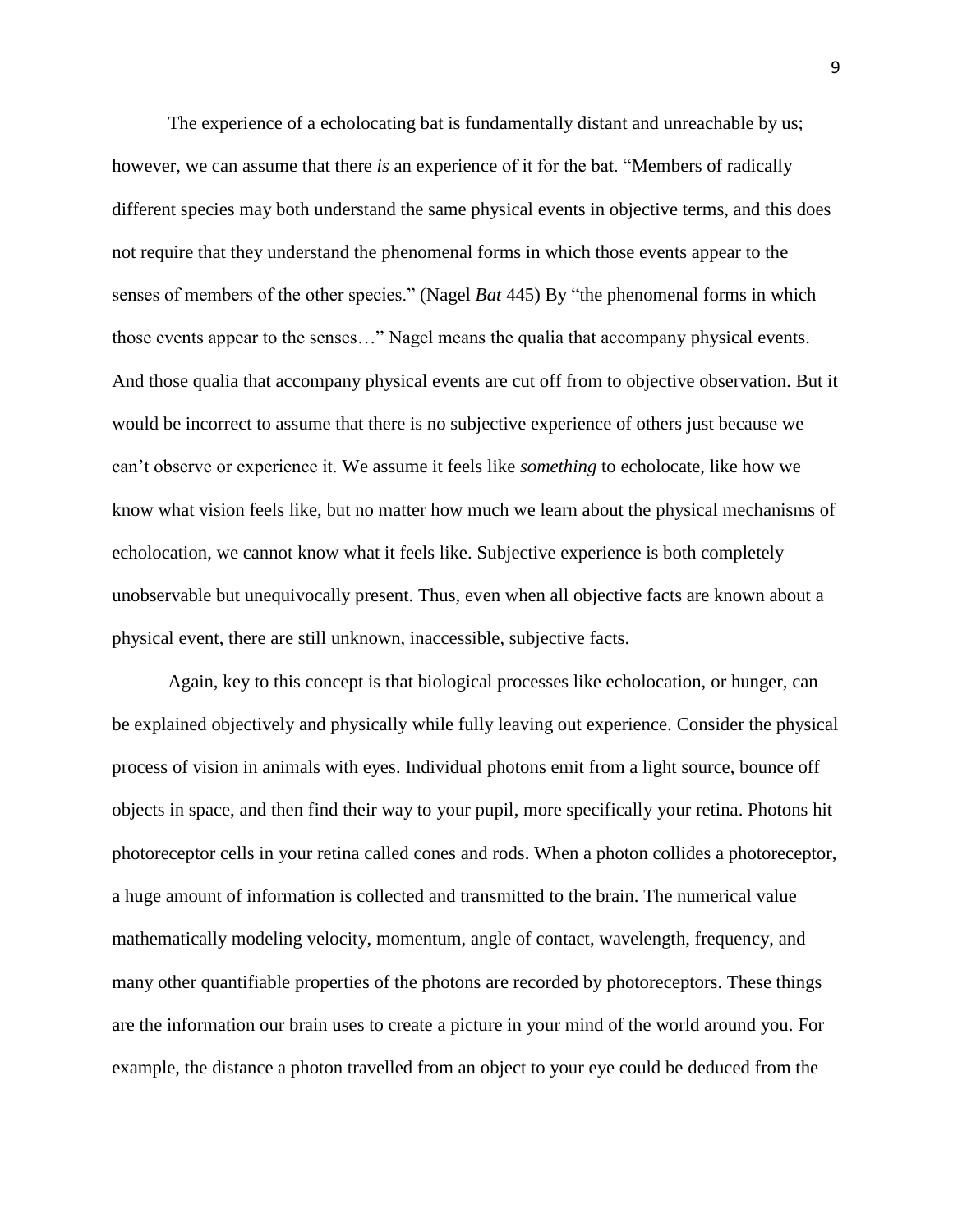data collected by the photoreceptors. From the measurement of a photon's fundamental physical properties, your brain calculates how far away something is from you, and what color it is.

This description is extremely crude, and definitely simplified, but the main point here is that the only reason why we know where an object is in space is seemingly due to a simple math. I say "simple" because the rich, colorful, *qualitative* experience we have of vision doesn't seem like it can just come from a mere quantifiable measurement. When we program computers to "see", we can only do so in virtue of the progress we've made in understanding how our own vision works. A computer can calculate its respective distance to an object based on the numerical information received from photons, like us. So, seeing computers are doing the same data collection from photons that we do, except without the qualitative properties that go along with it. Using quantitative information, a computer just "knows" how far away something is; it probably doesn't "experience" or "see" this distance, like us—why would it need to? It is curious why we don't also just "know" the distance of objects from the quantitative properties of a photon, without experiencing it. From this perspective, it seems plausible that if we did not have experience, everything would still be exactly the same. As in, it seems that even if we did not have an experience of vision, if qualitative aspects were not there, we would still be able to successfully move about the world just like we do now. Because all the information we need to know about space comes from different the physical, quantifiable properties of photons, which can be mathematically processed without a "vision" or a "movie" of the world around us. But of course, we are conscious, and computers are not; therefore the existence of qualia seems to be directly related to why we are conscious, subjective beings in the first place.

To make things more complicated, we also cannot experience anyone else's experience of vision. The understanding we have of the way photons visually communicate the world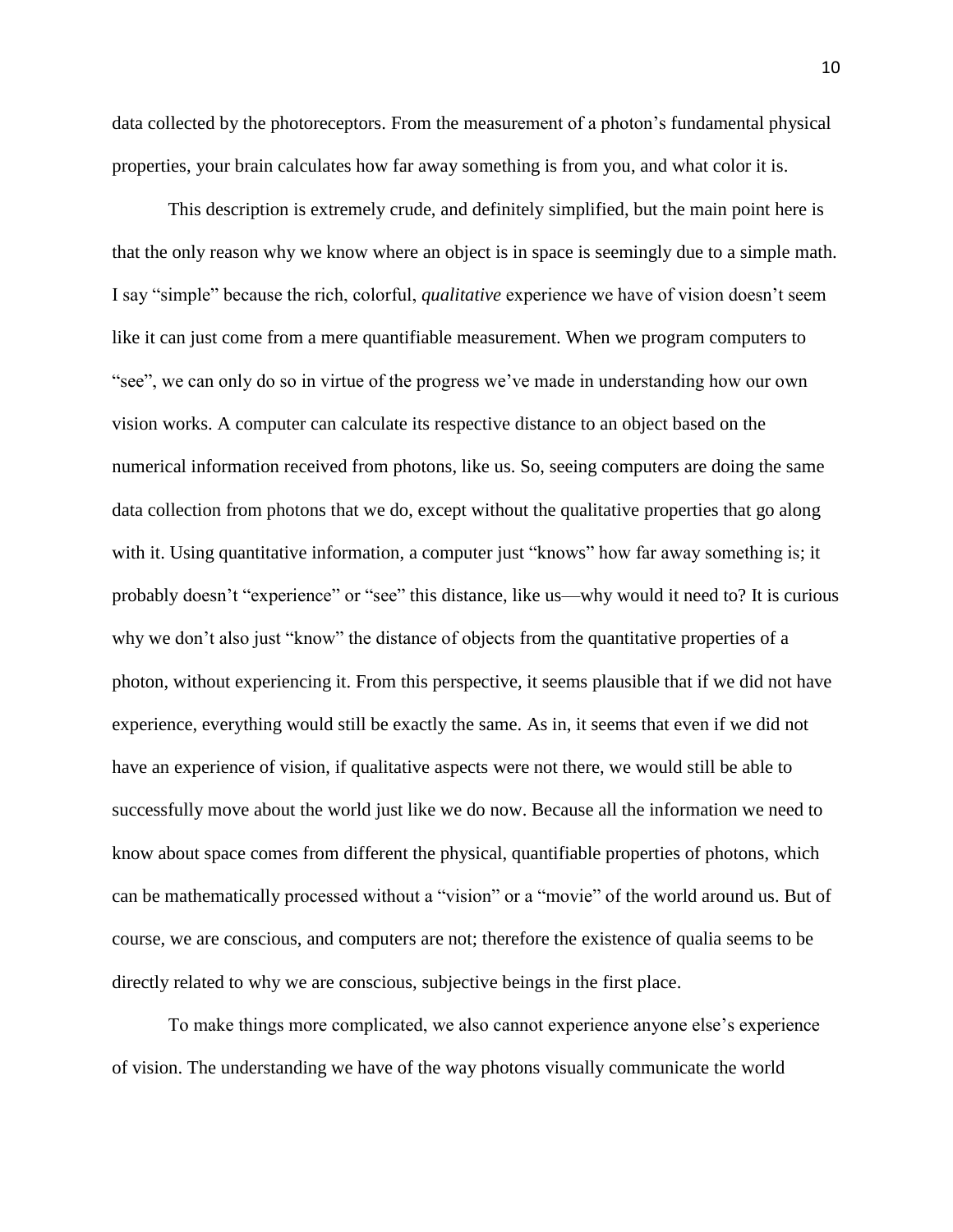around us is objective, universal and the same in all humans and animals who see. But the way it *looks* to someone is a complete mystery, because we cannot literally take up another point of view. The way vision looks to any given person is an essential fact about vision that is absent from explanations of it, which makes our explanation of vision incomplete.

So, we can know in the most microscopic physical detail what biological processes, chemical mechanisms, and mathematical sequences are producing hunger, allowing a bat to echolocate, or causing us to see, but this still does not tell us anything about how it feels to experience these things. Recall Chalmers delineation of easy and hard problems. The physical mechanisms that cause us to see, or cause us to feel hungry, can be objectively described, making them an easy problems. However, the aspect of hunger and vision that is *experienced,* the sensation that we feel but cannot objectively observe in others, is part of the hard problem. The fact that we have a "vision", or "movie" of the world around us instead of simply "knowing" where everything is mathematically like a seeing computer, is the hard problem. Thus, every phenomenon has not only objective, quantitative facts that explain it, but also subjective, qualitative facts. The facts of how it *feels* to be hungry is only knowable from a subjective perspective, and if there are fundamental facts missing from our explanation of a mental state like hunger, then there is an incomplete explanation of what hunger is.

This objective/subjective dichotomy is at the heart of the hard problem of consciousness for Nagel. To Nagel, the existence of subjective experience exposes a major gap in our understanding of the mind. For if human (and other creature's) existence can be fully explained scientifically and physically while fully leaving out subjective experience/qualia, there is a major hole in our physicalist understanding of the world, as essential facts (qualia) have been left out. (Nagel, *Mind and Cossmos* 436) Philosopher Jaegwon Kim disagrees, in his book *Physicalism or*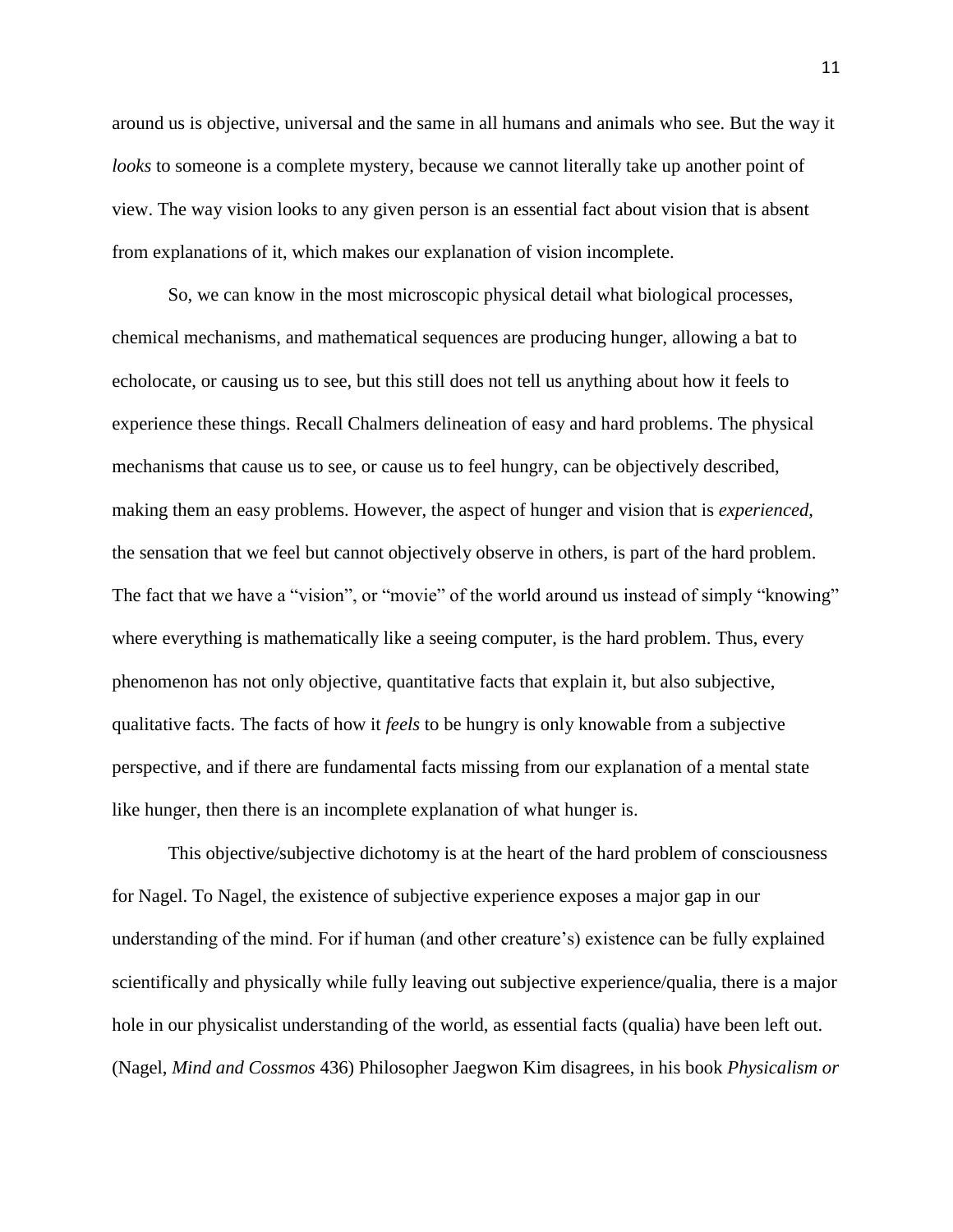*Something Near Enough*. For Kim, qualia exist but are merely epiphenomenal, meaning that they are casually impotent. If qualia do not have any effect on the physical world, they are not causally efficacious. If qualia are not causally efficacious, then, according to Kim, the existence of them does not present a *foundational* problem for our physicalist world-view, although it does present a problem. The question of mental causation and causal efficaciousness is central to the mind-body problem because if we can understand how the mental effects the physical and vice versa, we can get closer to understanding the role of the conscious experience in the world.

#### **Mental Causation**

*How* can a seemingly immaterial substance like the mind connect with and exert causal powers on a material substance, and vice versa? After all, this was the question posed by Princess Elisabeth to Descartes in the  $15<sup>th</sup>$  century. How can something immaterial, mental, have causation on the material, physical? If the mind is to have any effect in the physical world, mindto-body causation must be explained. Contemporary philosopher Jaegwon Kim writes, "mental causation is fundamental to our conception of mentality, and to our view of ourselves as agents and cognizers; any theory of mind that is not able to accommodate mental causation must be considered inadequate, or at best incomplete." (Kim *Physicalism* 87). It is essential that our mental states are able to interact and affect the physical world if we are to have any human agency. In other words, our beliefs and experiences about the world must be able to influence how we interact with the world if we as conscious beings are to have any causal powers in the world. For example, my belief that sexism is wrong must somehow translate into physical actions I perform in the world, if not, I do not have moral agency. However, I do, so this causation must be explained. On a more basic level, it must be explained how a mental state like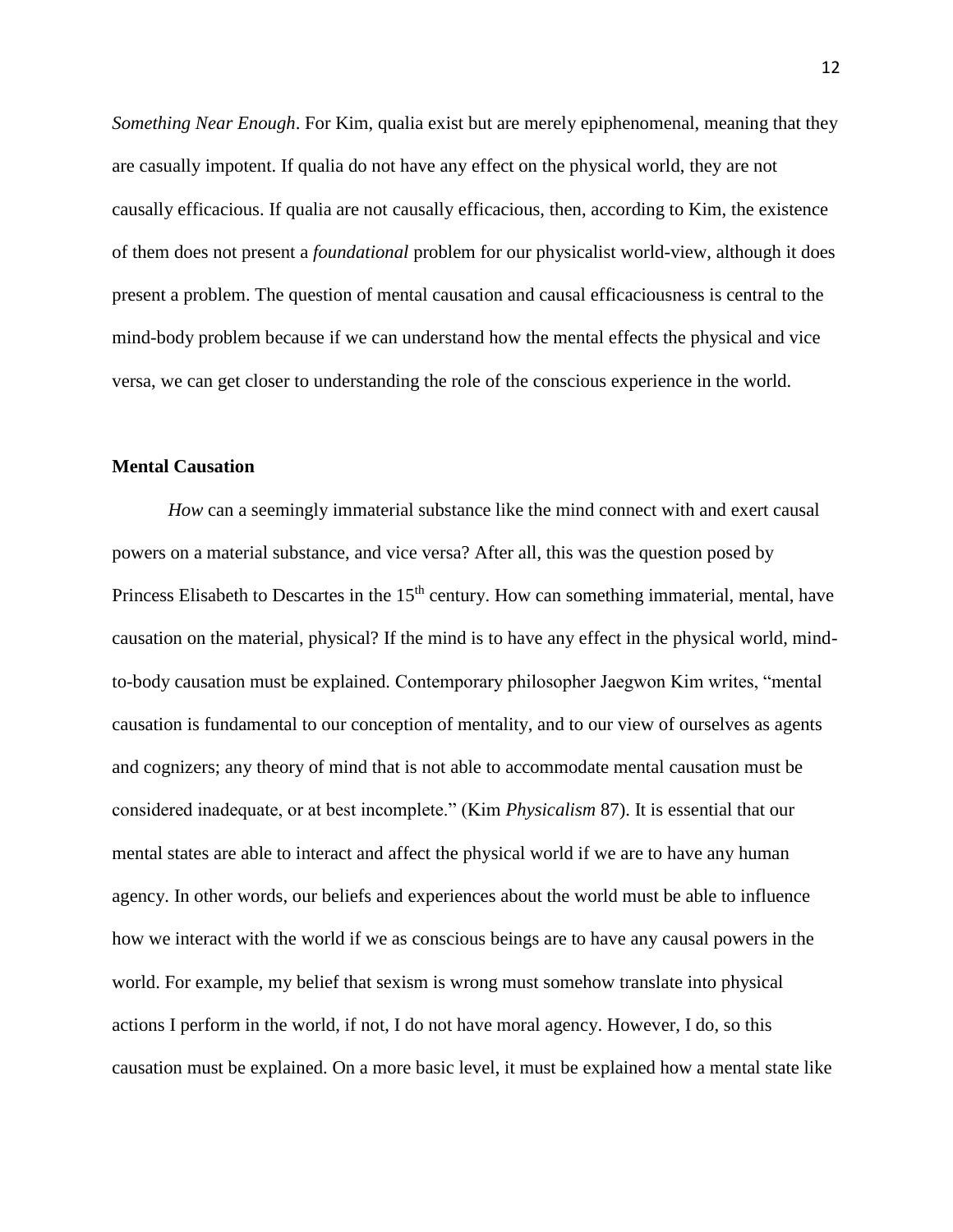the desire to drink water can somehow cause an action in the physical world, like getting a glass of water. It is causation between mental states and physical states that allows us to navigate the physical world and the physical objects within it.

Mental states like beliefs, passions, and desires don't *seem* physical, like how a tree or an infection is, but they do *cause* physical things, like retrieving water or participating in the Women's March. The idea here is if we know how the mental and the physical interact, we can get closer to solving the mind-body problem. Kim concludes in his book *Physicalism, or Something Near Enough,* that mental states are (for the most part) physical. This is for two main reasons. One, concurrent with a physicalist worldview, the physical domain is causally closed. (Kim *Philosophy of Mind* 214) Kim states this metaphysical principal as the "causal closure of the physical domain: if a physical event has a cause, then it has a physical cause." (Kim *Physicalism* 17). Causal closure is part of a physicalist view. It means that in searching for a cause of a physical event, one need not "look outside the physical domain" (Kim *Philosophy of Mind* 214), nothing non-physical can cause a physical event. The physical action of retrieving water *has* to have a physical cause. This doesn't in principal necessitate that there *aren't* nonphysical things in the world, it just means the ones that are casually efficacious are. Therefore, if mental states are to be causally efficacious in the physical world (which they are), they *must* be physical. "…causally efficacious mental phenomena must be reducible to physical ones, and…given the closed character of the physical domain, any phenomenon that is causally linked with a physical phenomenon must itself be a physical phenomenon" (Kim *Physicalism* 88). The second reason Kim concludes that causally efficacious mental states are physical is due to the thesis of mind-body supervenience.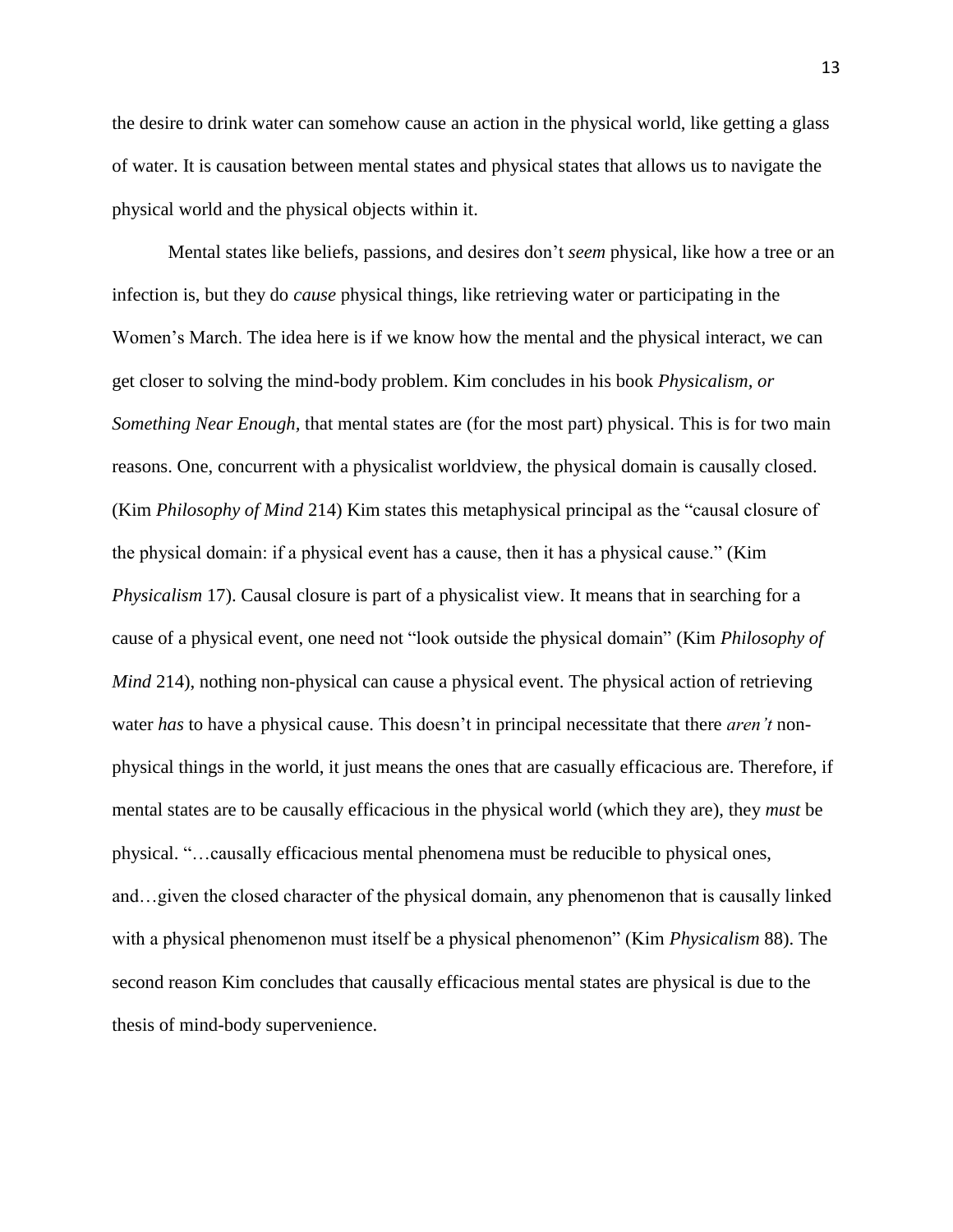There are many versions of mind-body supervenience, but the essential premise is that the mental supervenes on the physical, meaning that physical indiscernibility entails mental indiscernibility, there can be no mental difference without a physical difference. (Kim *Philosophy of Mind* 9) This just means that changes in the mental coincide with changes in the physical, but not necessarily vice versa. This doesn't mean that mental events are the same as physical events per se, just that all mental events have a physical event basis. This is certainly intuitive, for there are many instances of physical changes resulting in mental changes; for example, taking drugs, undergoing a head injury, taking antidepressants, etc. Mind-Body supervenience states that for every mental event, there is a physical basis of it, i.e. mental events are only possible via physical events. Thus, mind-body supervenience demonstrates that every mental event is instantiated by a physical event and there is no mental change without physical change, and the principal of causal closure tells us that physical effects *only* have physical causes. Both of these premises lead to the conclusion that any mental efficaciousness is due to a physical basis for said mental event. (Kim, *Philosophy of Mind* 219)

Thus, a step towards understanding the role of the mental in the world is by concluding that there must be *something* physical about mental states, this thesis is called conditional reductionism. Even if mental states are not wholly physical, the aspect that is causally efficacious is. So theoretically, all causally efficacious mental states can be defined as physical states Defining a mental event in physical terms is to *reduce* it to the physical. To find what mental states are causally efficacious, Kim and Chalmers both employ a method of reduction called identity reduction, which necessities that things must be functionalized to be reduced to lower level processes.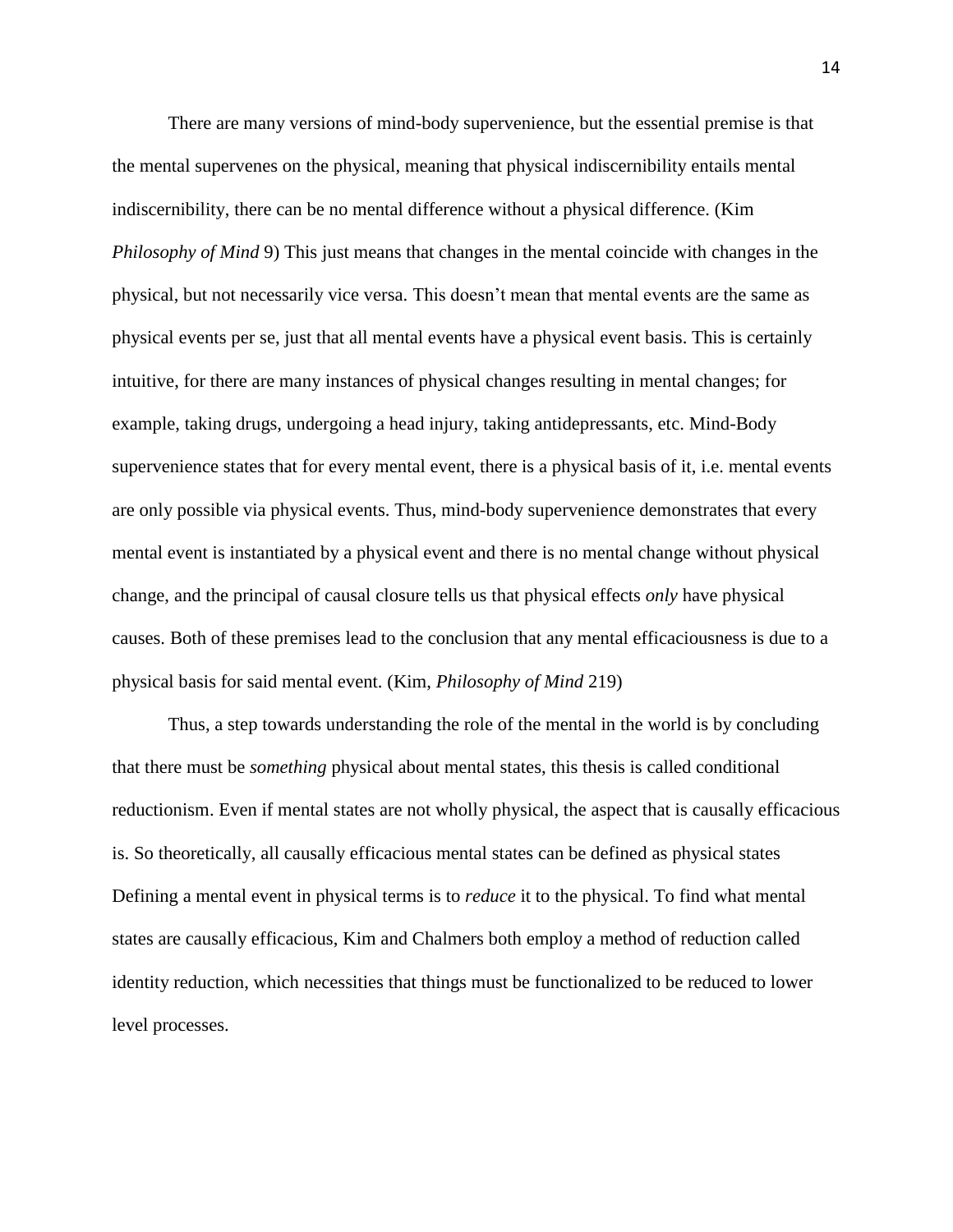#### **Reduction**

Scientific inquiry relies on reduction, or the practice of investigating and describing complex phenomena in terms of other phenomena that are thought to represent a simpler or more fundamental level, sufficiently explaining the original phenomena in question through more universal, general rules or processes. Behaviors can be reduced to biological processes, which can be reduced to chemical ones, which can then be reduced to mathematical sequences—the lowest level of physical reduction. Our investigation of mental causation demonstrates that if something is causally efficacious, it is physical; since mental states can be causally efficacious, they are physical. If mental states are physical, they are reducible. But how can we reduce mental phenomena?

According to Kim, a specific kind of reductionism is necessary to reduce the mental identity reduction. In this model of reduction, in order for something to be reduced it must be functionalized. A "function" of something is its causal role in a system, as in, a function of something is the causes and effects it instantiates. In the previous sections, "easy problems" were defined as things that can be "explained by science", or can be objectively observed, described, and explained. If something can be objectively observed, described, and explained by science, it is functionalizable and reducible, so easy problems are defined as being something that is functionalizable and reducible. Kim details a physicalist theory of the mental of which depends on a functional conception of mental states.

Kim writes, **"**What then is required to reduce a mental property, say pain? I believe that what has to be done is, first, to *functionalize* pain (or, more precisely, the property of being in pain): namely, to show that being in pain is definable as being in a state (or instantiating a property) that is caused by certain inputs (i.e. tissue damage, trauma) and that in turn causes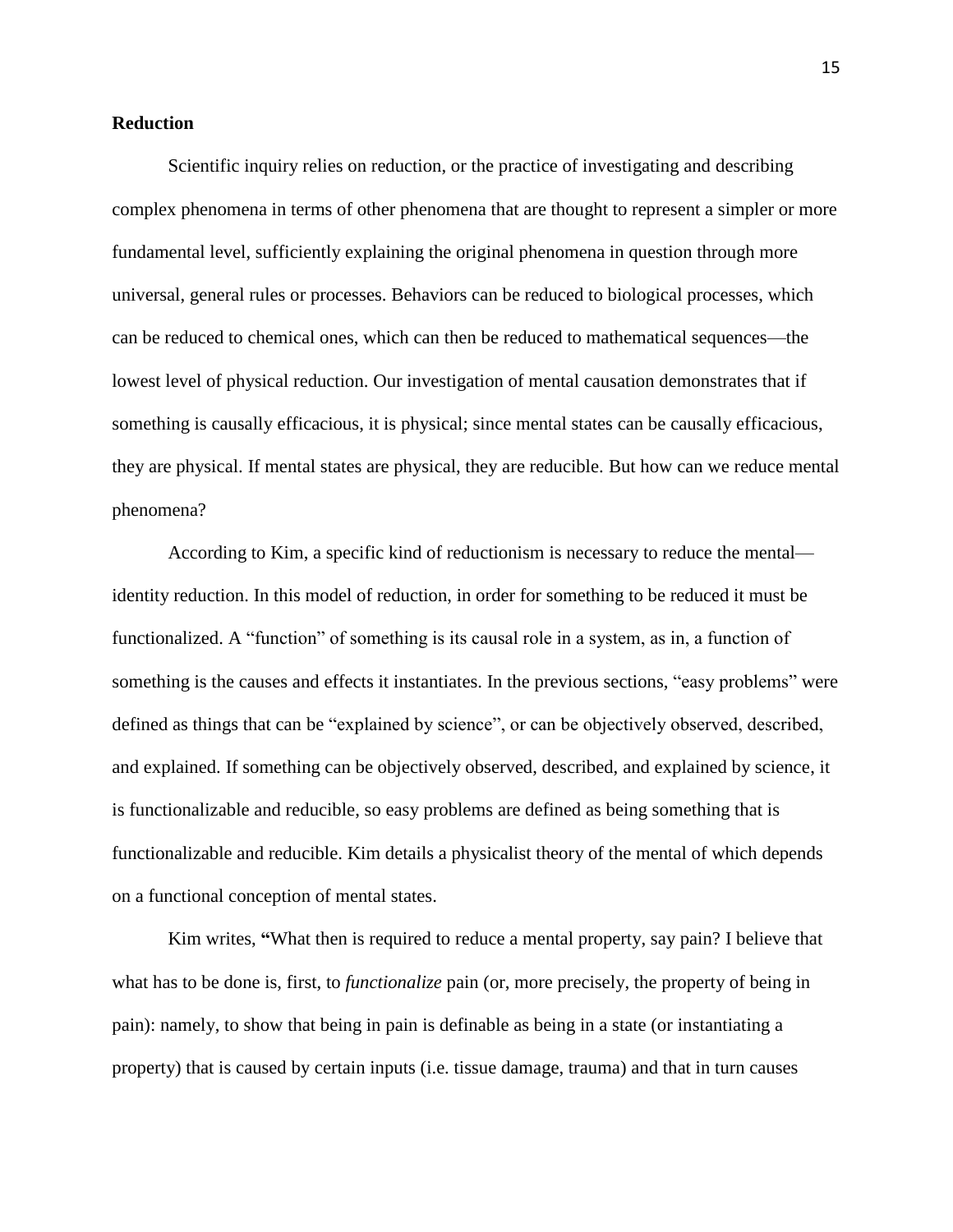certain behavioral and other outputs (i.e. characteristic pain behaviors, a sense of distress, a desire to be rid of it)." (Kim *Physicalism* 22). In other words, to functionalize a mental state, you must demonstrate that that mental state is definable in terms of being in a state that is *caused by* certain inputs and that in turn *causes* certain outputs. For example, the definition of cup is a functional definition: a container for drinking from. (Merriam-Webster) There is nothing to a cup other than its function. A cup *is* something that performs the function of a drinking vessel. Easy problems are like this, they are nothing more than their functional definition. For example, to functionalize the mental phenomenon of reportability "... is just to explain how a system could perform the function of producing reports on internal states." (Chalmers *Facing Up* 1) If we can find the functional role of a mental phenomenon, we have done most of the explanatory work we have successfully explained the mental in physical terms, we have successfully reduced the mental to the physical. If this can be done, which it can be for many things, the next step is to establish the physical mechanism that performs the function, (Chalmers *Facing Up* 1) which is just to say we must find the underlying physical process that performs the function, which can then be defined though cognitive, neural, biological, mathematical, or otherwise physical representations. Moreover, because function implies causal efficaciousness, and only physical things are efficacious, even if the actual underlying physical mechanism for a mental state is unclear, as long as the *function* is clear, as long as it is reducible, then it can be assumed that there *is* an underlying physical mechanism.

Thus, if one can reduce the mental to its functional or causal roles, then one has successfully reduced the mental to the physical. The reason the hard problem of conscious experience is hard is because it cannot be functionalized, "…it is not a problem about the performance of functions. The problem [of conscious experience] persists even when the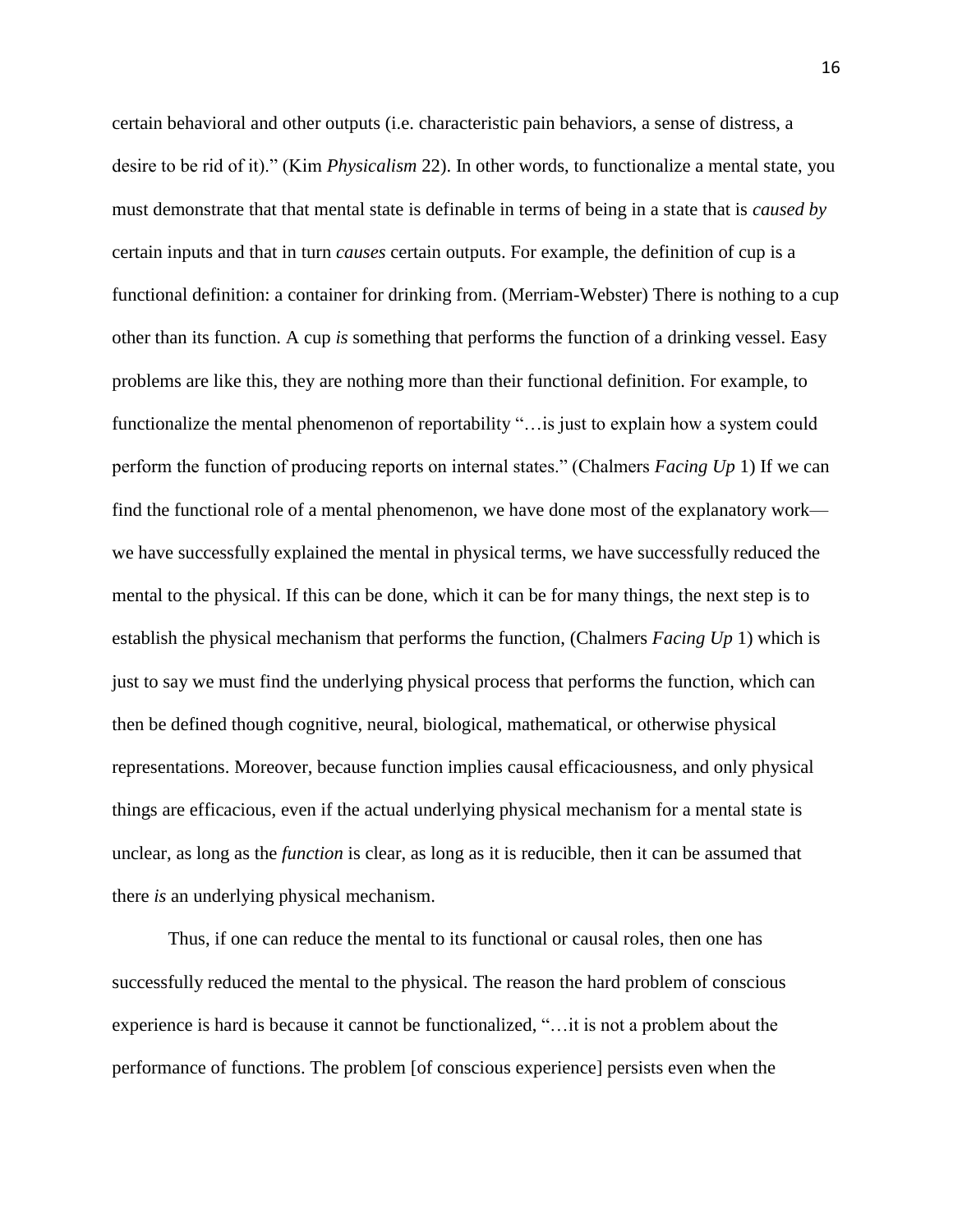performance of all the relevant functions is explained." (Chalmers *Facing Up* 1). The hard problem of qualia or subjective experience is different from easy, functional problems. "What makes the hard problem hard and almost unique is that it goes *beyond* problems about the performance of functions." (Chalmers *Facing Up* 2) It goes beyond functional analysis because even if one can fully explain the functions of a mental phenomenon, there remains the further question of why for this mental phenomenon its functions are "accompanied by experience". (Chalmers *Facing Up* 2). Recall the description of vision. Even when all the functions of photons, cones, rods, etc. are explained, there remains the unexplained, qualia. This is the same as Nagel's concern over the ability to objectively explain everything while leaving out subjective experience. The hard problem is hard because after all functional explanations of the mind have been made, there is still a further question about experience. Why does the function of a mental state *also* give rise to an experience? In Chalmers words, "Why doesn't all this informationprocessing go on "in the dark", free of any inner feel?" (Chalmers *Facing Up* 6) like how we imagine a seeing computer works. There are objective, physical, and reducible facts about a mental state, and then there are also qualitative, subjective, experiential facts—how do these relate, and why do qualia exist in the first place? "Experience may *arise* from the physical, but it is not *entailed* by the physical." (Chalmers *Facing Up* 12) Physical explanations do not *entail* experience because they are logically and functionally coherent without it, yet experience *does* exist. This is the contemporary explanatory gap. (Chalmers *Facing Up* 3)

So, why does conscious experience exist, and what is its role and origin in the causally closed physical system of the world? Through mind-body supervenience, the principal of causal closure, and identity reduction to explain mental causation, progress was made in the mind-body problem. Yet the hard problem of consciousness still remains. "We know that conscious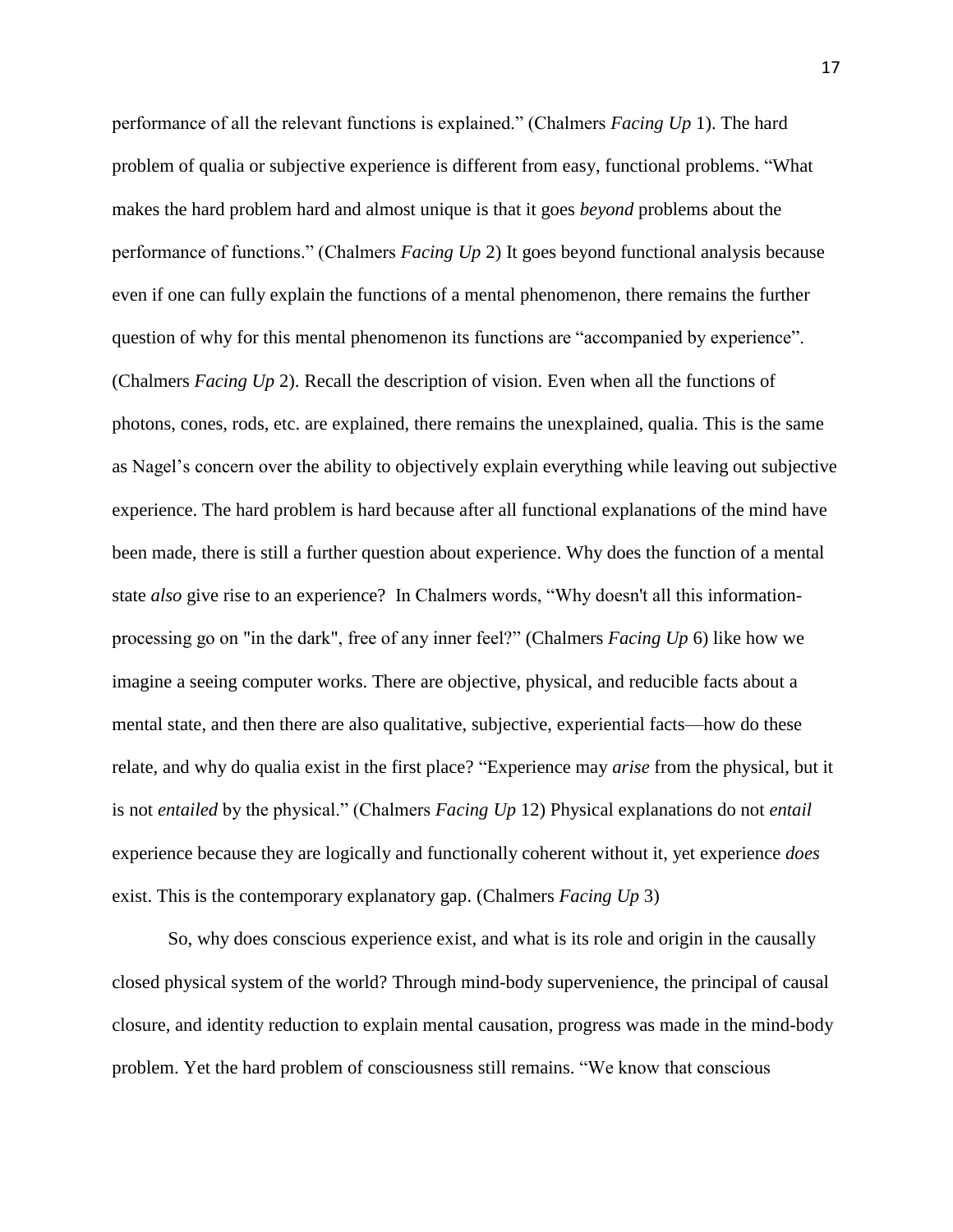experience *does* arise when these functions are performed, but the very fact that it arises is the central mystery." (Chalmers *Facing Up* 2). Qualia has a unique and separate position in philosophical and scientific exploration because it cannot be functionalized and reduced to a more fundamental level—"there is an explanatory gap between functions and experience." (Chalmers *Facing Up* 6). Since it is theoretically possible that a super computer, or an AI version of myself could perform behaviors exactly like ours without experience, why does qualia exist at all?

To review, the problem of mental causation that confounds ontological physicalism is possibly solved for types of mental phenomena that can be functionally reduced, i.e. easy problems. This gets us closer to a unifying physicalist theory of the world encompassing the mind. But qualia are not functionally definable (either in principal or simply not yet), and hence the problem of mental causation is not solvable for experience, and an explanatory gap is exposed. "What stands in the way of solving the problem of mental causation is consciousness. And what stands in the way of solving the problem of consciousness is the impossibility of interpreting or defining it in terms of its causal relations to physical/biological properties." (Kim *Physicalism* 25).

#### **A Single Natural Order**

According to Kim, since it cannot be functionalized, qualia are epiphenomenal, meaning they are not causally efficacious on the physical world. For Kim, the question of agency and mental causation is the most important in the mind-body problem. In this quote he states his concluding position on the matter. (In the quote, the phrase "mental residue" refers to conscious experience/qualia.) "Can the antiphysicalist celebrate his victory? Hardly. For one thing, the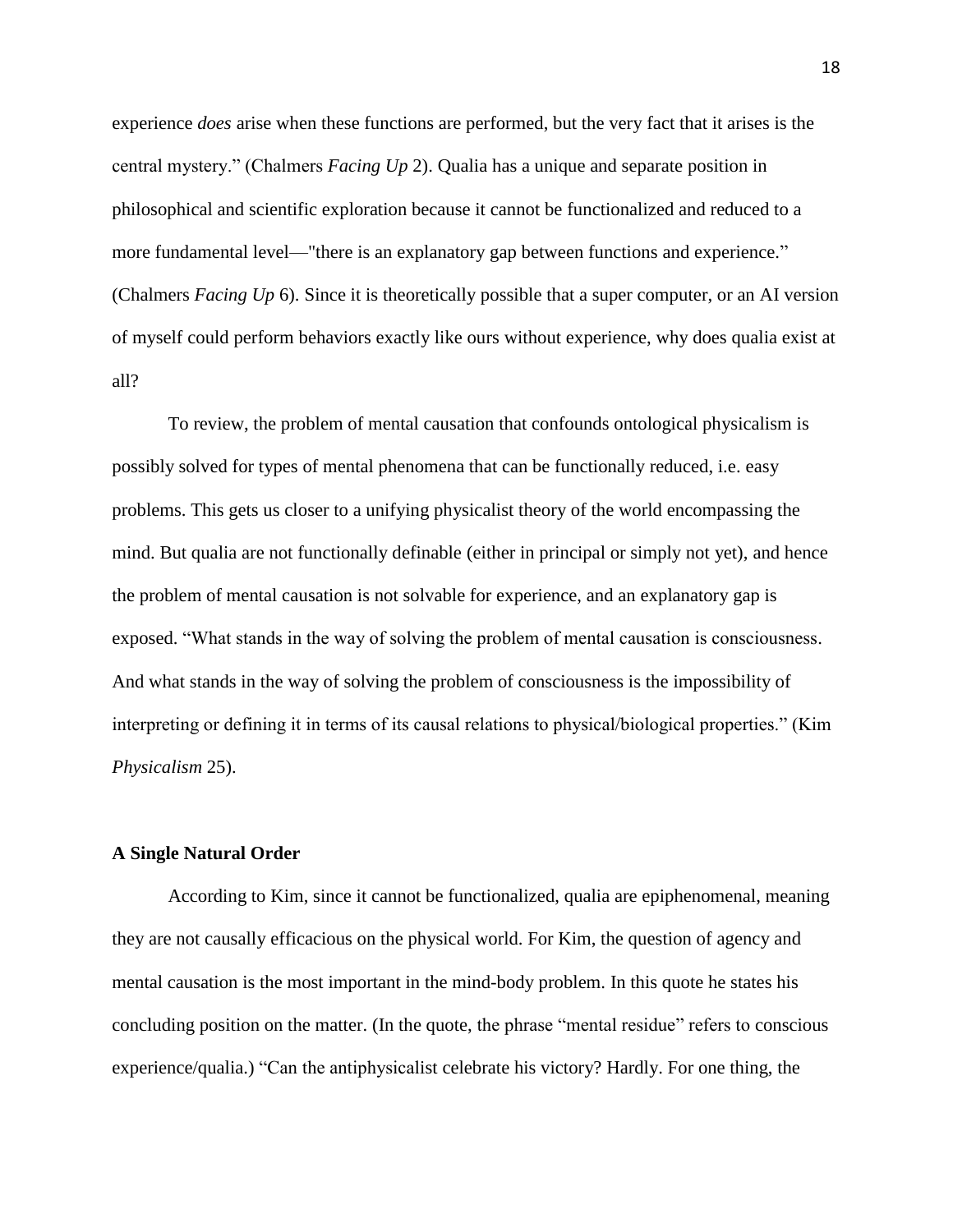mental residue encompasses only qualitative states of consciousness, and does not touch the intentional/cognitive domain. And it is this domain that our cognition and agency are situated." (Kim *Physicalism* 93) As shown in this quote, for Kim, mental causation is what gives us agency, is the crux of figuring out if mental states are physical or not. So if that is sorted out, most of the important work has been done.

But *are* qualia causally efficacious? The sheer experience of things seems like it must have an effect. The fact that we are aware of and can report on qualitative aspects of mental states suggests causal efficaciousness, for it seems like, for example, the color quale experienced from different shades of blue paint effects which blue paint is chosen to paint your room. On a more basic level, the simple fact that we are aware of qualitative aspects of mental states suggests they have a causal purpose. If fact, Kim states that there *are* aspects of qualia that are efficacious, as some aspects of qualia are "…directly manifestable in behavior and therefore functionalizable." (Kim *Physicalism* 95) This is in their similarities and differences. To understand this point, imagine a person with an inverted optical color spectrum. To them, green looks like red, blue looks like orange, etc. At first this may seem like a big difference, but actually, two people with inverted optical color spectra would theoretically exhibit the same discriminative behavior. (Kim *Physicalism* 95) This means that even though to someone with an inverted optical color spectrum red "looks like" green, they would still call it "red", and stop when they see it at a traffic light. What matters for function isn't the intrinsic qualitative aspects of colors, but the differences and similarities between them. We cannot know *what* quale is being experienced when someone other than ourselves looks at a ripe orange, but we can know that it is different from what color quale a spinach leaf produces, and that it is similar to a carrot's. "…the intrinsic qualities associated with qualia are, or may be, undetectable, but difference and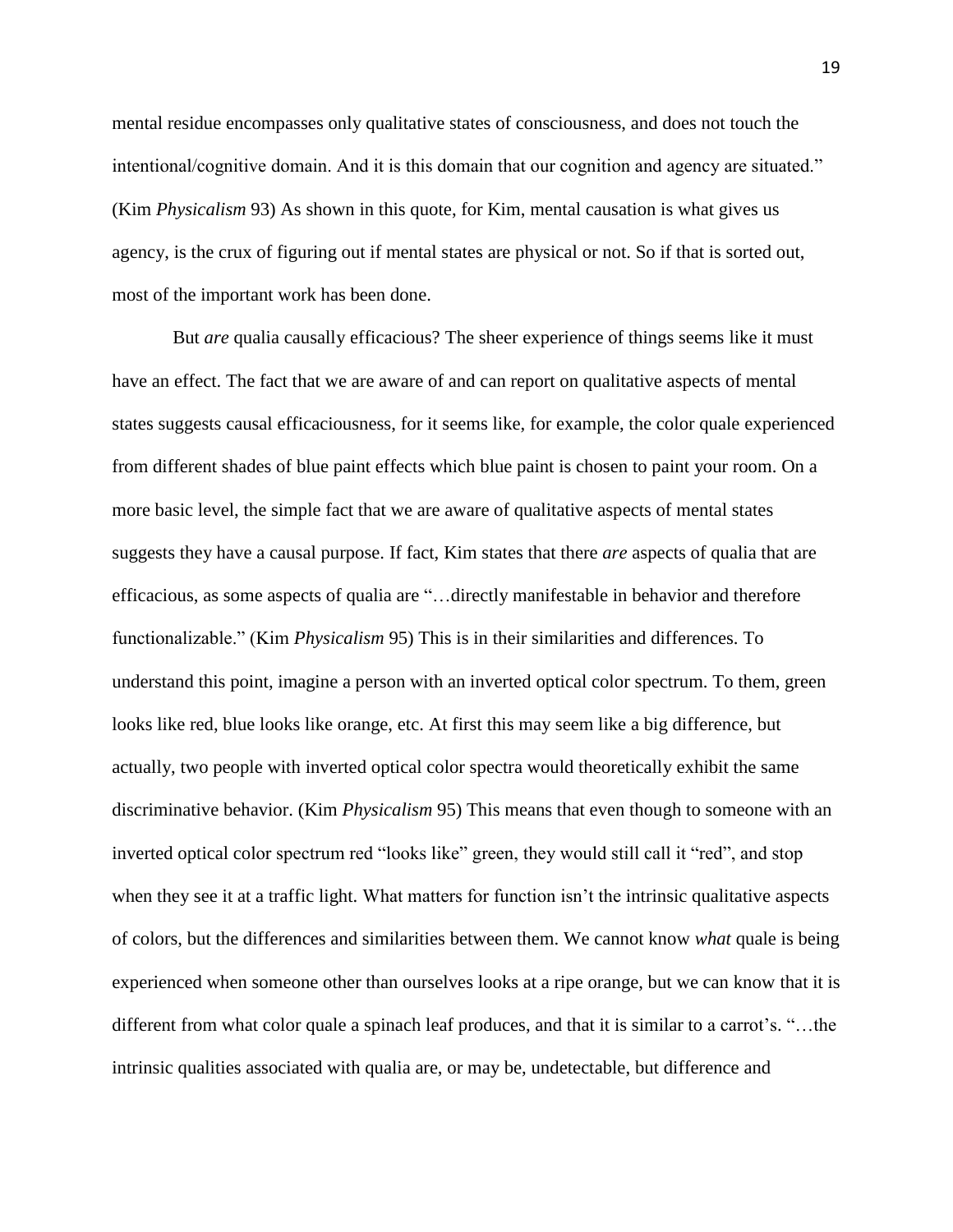similarities between qualia, within a single individual, are behaviorally detectable, and this opens a way for their behavioral functionalization." (Kim *Physicalism* 96) Similar to how it is plausible there that there is an AI clone of myself exhibiting the *exact* same behaviors as myself without experience, it is also possible that someone with completely different qualia from me exhibits the exact same behaviors—thus it is concluded that because the intrinsic qualities of qualia do not have an effect on behavior, they do not have a function and are therefore epiphenomenal. Kim states that because qualia similarities and differences can be functionalizable, perhaps qualia as a whole will eventually be reducible, and our physicalist world view is kept intact.

Chalmers, on the other hand, thinks that reductionist methods will *always* fail in the face of explaining experience. He writes, "To explain experience, we need a new approach. The usual explanatory methods of cognitive science and neuroscience do not suffice. These methods have been developed precisely to explain the performance of cognitive functions, and they do a good job of it. But as these methods stand, they are only equipped to explain the performance of functions. When it comes to the hard problem, the standard approach has nothing to say." (Chalmers *Facing Up* 6). According to Chalmers, the reason reduction does not work to explain experience is because the question of experience is not about the performance of functions. He contends that although it is tempting to think that consciousness will eventually be explained by science, as other natural mysteries have (like gravity), conscious experience resists any sort of reductionistic scientific approach. The questions of past natural mysteries were "about the observable behavior in physical objects, coming down to problems in the explanation of structures and functions." (Chalmers *Facing Up* 13). The problem of experience goes above and beyond function. The problem is the *conceptual* point that the explanation of functions is not enough to explain experience because it is "conceptually coherent that any given process could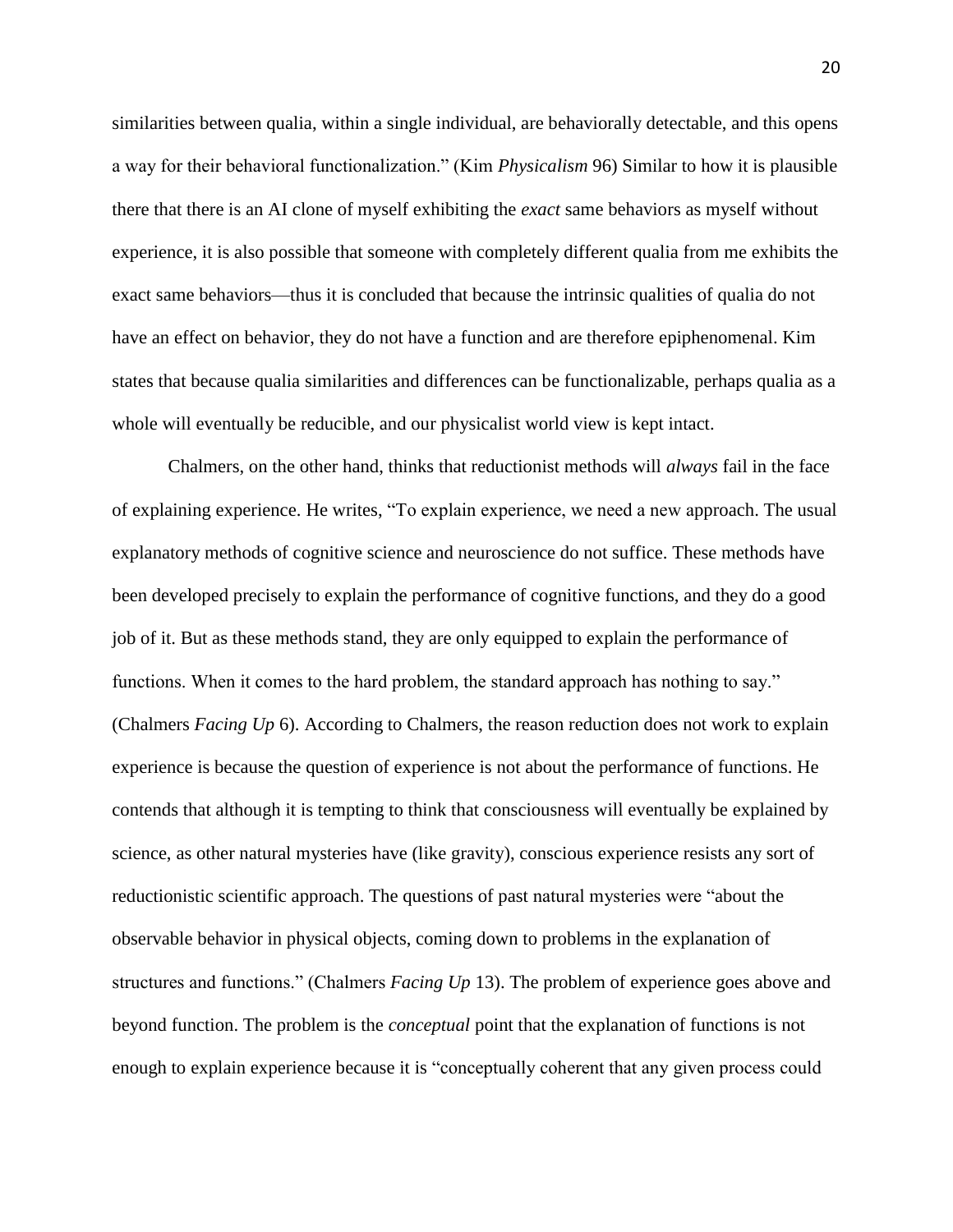exist without experience." (Chalmers *Facing Up* 13) Functional explanations of the mind will still beg the question of experience.

Chalmers concludes that since experience is irreducible to current physical laws, it might simply be a fundamental element of the universe, alongside the fundamental physical elements of mass, charge, and space-time. Granted, simply stating the experience is fundamental doesn't help explain *why* experience exists—but Chalmers responds to this by saying that we also don't know "why" there is matter, electrical charge, or time in the first place either. "Certain features of the world need to be taken as fundamental by any scientific theory." (Chalmers *Facing Up* 15) There are many theories that posit the mental as being a fundamental element of the universe, and it is most robustly explored in panpsychism, "the thesis that some fundamental physical entities have mental states" (Chalmers *Panpsychism* 1) Panpsychism is an interesting candidate for the hard problem, but it comes with a great number of problems on its own, those of which are beyond the scope of this paper. What matters is that Chalmers' conclusion of the hard problem is that experience must be a fundamental part of the universe, inherently different from other, reducible elements.

The conclusion that experience is simply an irreducible, fundamental element does not go far enough for Nagel. He thinks that the failure of reductionism for subjective experience speaks to a far larger issue with our entire understanding of science and the universe as a whole. On the other hand, for Kim, just deeming qualia as epiphenomenal is a good place to wrap up. Although conceding that there is still much work to do in all areas of investigation, Kim states that the existence of qualia is simply a "mopping-up operation". (Kim *Physicalism* 96) At this point I agree with Nagel and not Kim. Specifically I think that in the list of issues that Kim thinks require more work, two stand out as to why: 1) "…whether qualia epiphenomenalism is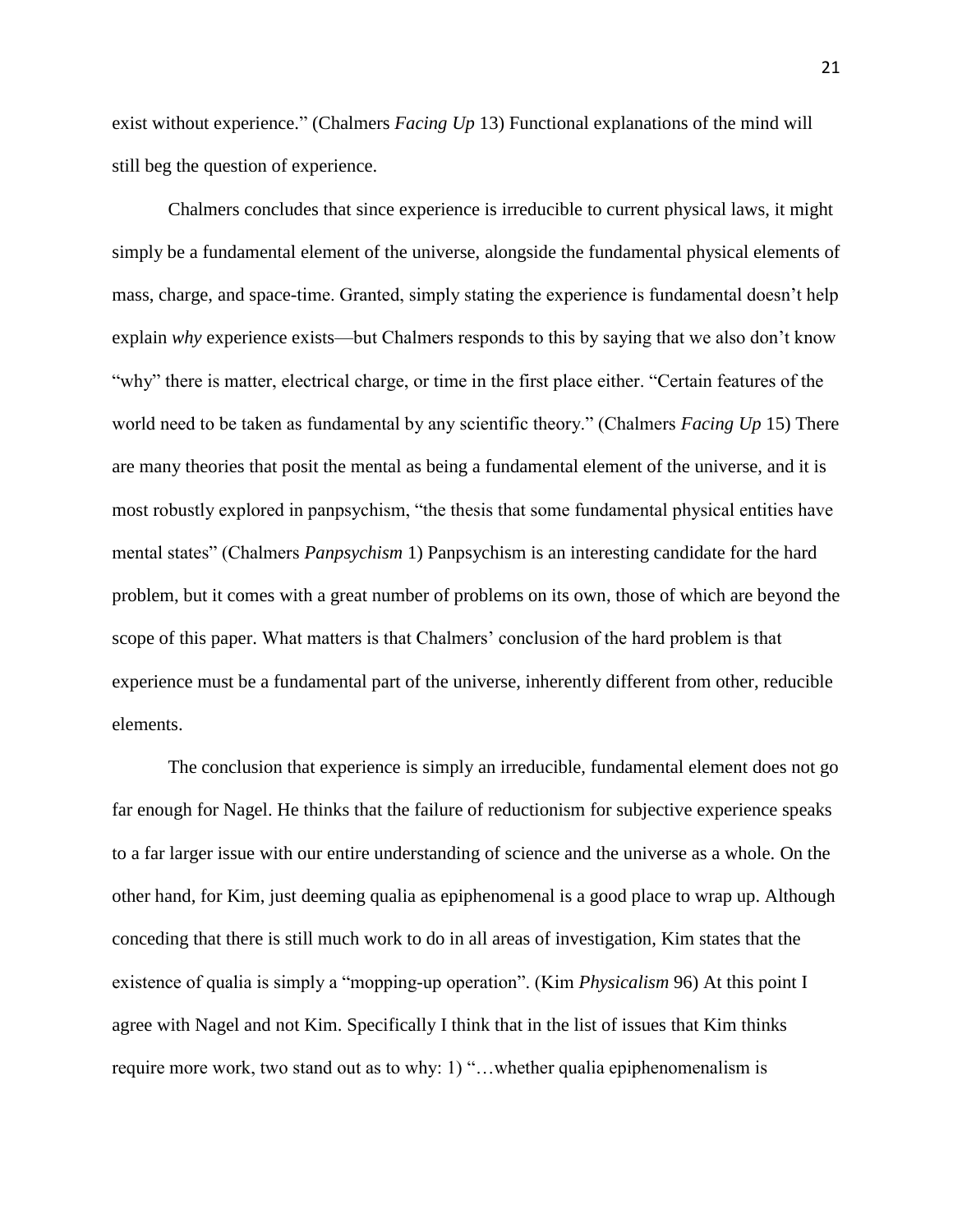consistent with the assumed fact that the subject of experiences is cognitively aware of them and is able to make reports about them…", and 2) "…whether it is possible to combine qualia epiphenomenalism with full causal efficacy of qualia similarities and differences." (Kim *Physicalism* 96) It seems that the things we can call efficacious are only possible *because* of the existence of qualia, so how can they both be the reason why efficacious mental states exist, and also be casually impotent? Kim states the gravity of these issues when he writes, "Why are there such things as qualia? Because we need them as place markers; without them there can be no qualia similarities and differences. Without content, there can be no form, no structure…why are there just *these* qualia and not possible other ones?" (Kim *Physicalism* 96) The fact that there cannot be form without content, there cannot be similarities and differences between qualia without qualia itself, presents to me a conflict that undermines Kim's conclusion that qualia are epiphenomenal. Thomas Nagel thinks that the existence of qualia is not an extraneous aspect of the mind, but in fact so fundamentally central it undermines our entire understanding of the physical world.

Nagel frames his position on the mind-body problem in the context of our entire understanding of the physical world and natural order. He states: "We and other creatures with mental lives are organisms, and our mental capacities apparently depend on our physical constitution. So what explains the existence of organisms like us must also explain the existence of mind. But if the mental is not itself merely physical, it cannot be fully explained by physical science. And then…it is difficult to avoid the conclusion that those aspects of our physical constitution that bring with them the mental cannot be fully explained by physical science either."(Nagel *Mind and Cosmos* 14) Essentially, he is stating that since physical processes occur with qualia and since qualia cannot be explained, perhaps the explanations of the physical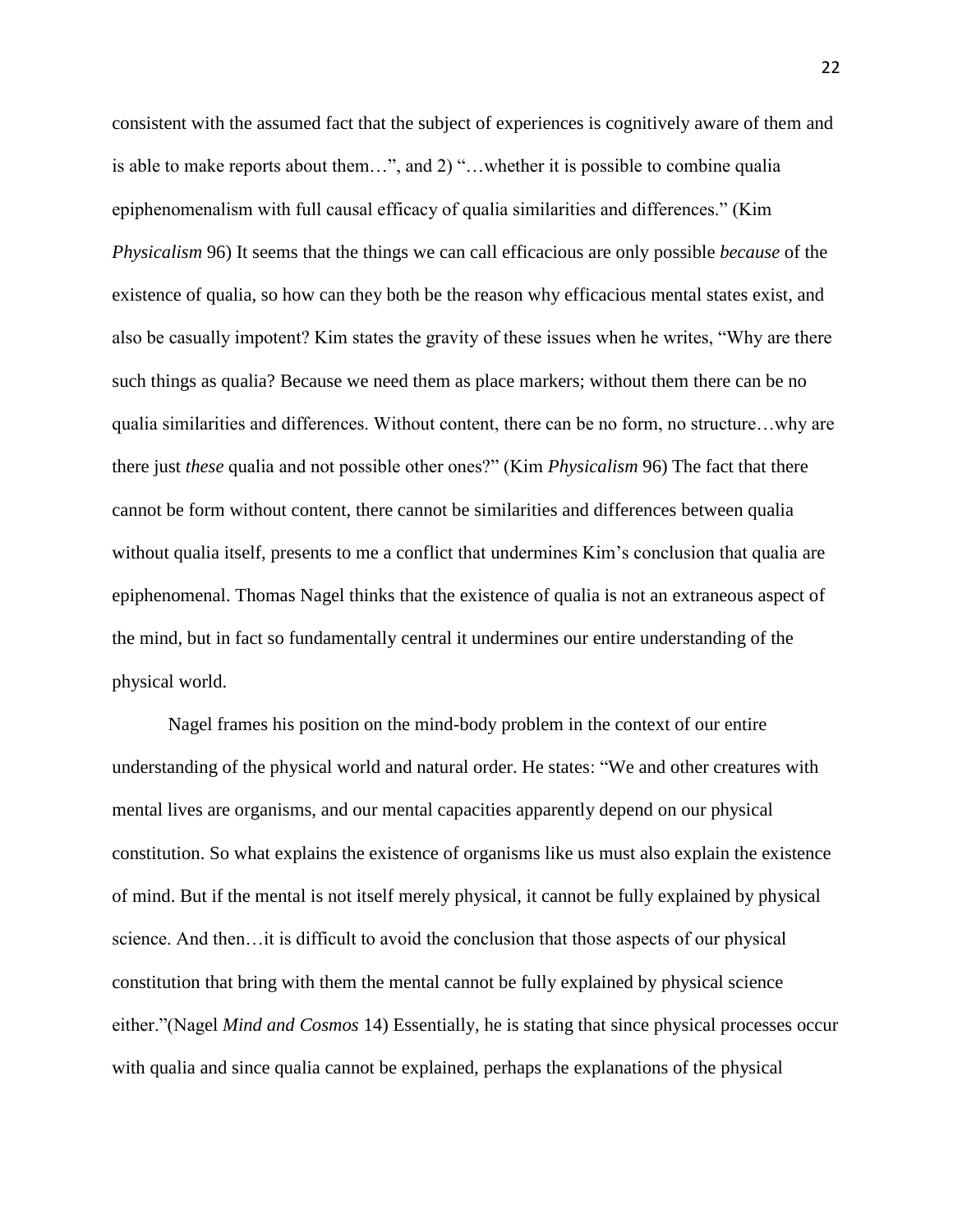processes are incorrect. The possibility of a physicalist theory successfully explaining the natural order of the world is doubtful when considering that anything that explains the existence of physical life must *also* explain the existence of the mind. As we saw through Kim's investigation, reductionism fails for qualia. But if reduction is a necessary component of the physical sciences, and if science it is to explain *all* of the natural world—it *must* be able to explain qualia. If qualia can't be reduced, it means our physicalist, reductionist scientific methods are flawed, and we must question every other piece of knowledge it produced.

The reason why *everything* our reductionist project discovered must be questioned (not assumed as false, just questioned) is because of the assumption of world intelligibility previously mentioned. Assumed in Nagel's view is that the world is "intelligible", which means that the world is not only describable but also understandable. (Nagel *Mind and Cosmos* 16) In this excerpt he explains the intelligibility that he is assuming in his analysis of consciousness: "…first, an assumption that certain things are so remarkable that they have to be explained as nonaccidental if we are to pretend to a real understanding of the world; second, the ideal of discovering a single natural order that unifies everything on the basis of a set of common elements and principles—an ideal toward which the inevitably very incomplete forms of our actual understanding should nevertheless aspire." (Nagel *Mind and Cosmos* 7) In the first part of this quote, Nagel is rejecting the idea that qualia are "epiphenomenal", that they are merely an extra "accident" of nature, because of how essential they are. In the second part he is explaining how a goal of a "single natural order" that explains everything should be part of scientific inquiry. In other words, if we believe the world is intelligible, we believe that for everything we observe and describe, we should be able to find a reasonable explanation for why it exists and how it relates to everything else.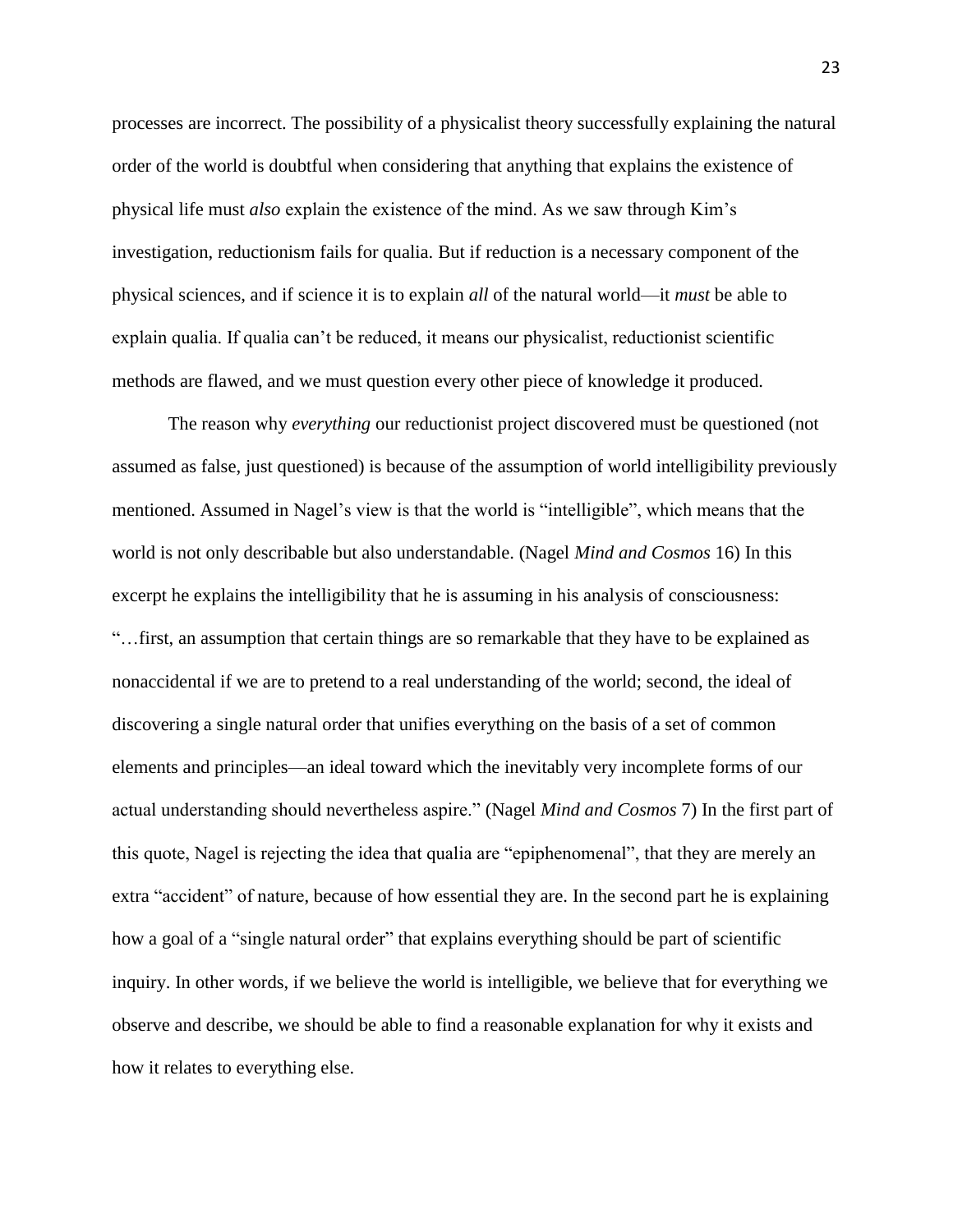Like Nagel says, this is not an unrealistic assumption in the slightest—for it seems that every scientific discovery was in part possible because of the belief that seemingly arbitrary things can be made coherent in relation to the rest of the world—the belief that the way things are makes sense. With this in mind, the hard problem and the explanatory gap between reducible states and irreducible qualia is much more serious. The physical sciences have provided us with fundamental elements and physical laws that are thought to explain everything in the material world, but something more is needed to also explain how these same elements and laws can also explain the existence of conscious beings. (Nagel *Mind and Cosmos* 20) Thus we are left at a crossroads. Either qualia will be *eventually* explained through reductionist physical science, we just haven't gotten there yet (and our in principal reasons for believing it can't are just false), or qualia cannot *in principal* be explained by reductionist physical science, and therefore the physical sciences are insufficient for understanding the entire world, and there must be something else equally as true and valid as physical science which can be combined with it that can help explain it.

There are *facts* about existence (qualitative facts) that are just left out of scientific theories of the natural world, and this seems unacceptable given the fundamental nature of these facts. We cannot have *form* without *content.* It is important to consider that maybe we cannot have the concepts of "red" and "green" without the *experience* of red and green first; that identical human behavior in say, a robot, is actually an impossibility without qualia. "The intelligibility of the world is no accident. Mind, in this view, is doubly related to the natural order. Nature is such as to give rise to conscious beings with minds; and it is such as to be comprehensible to such beings. Ultimately, therefore, such beings should be comprehensible to themselves. And these are fundamental features of the universe, not byproducts of contingent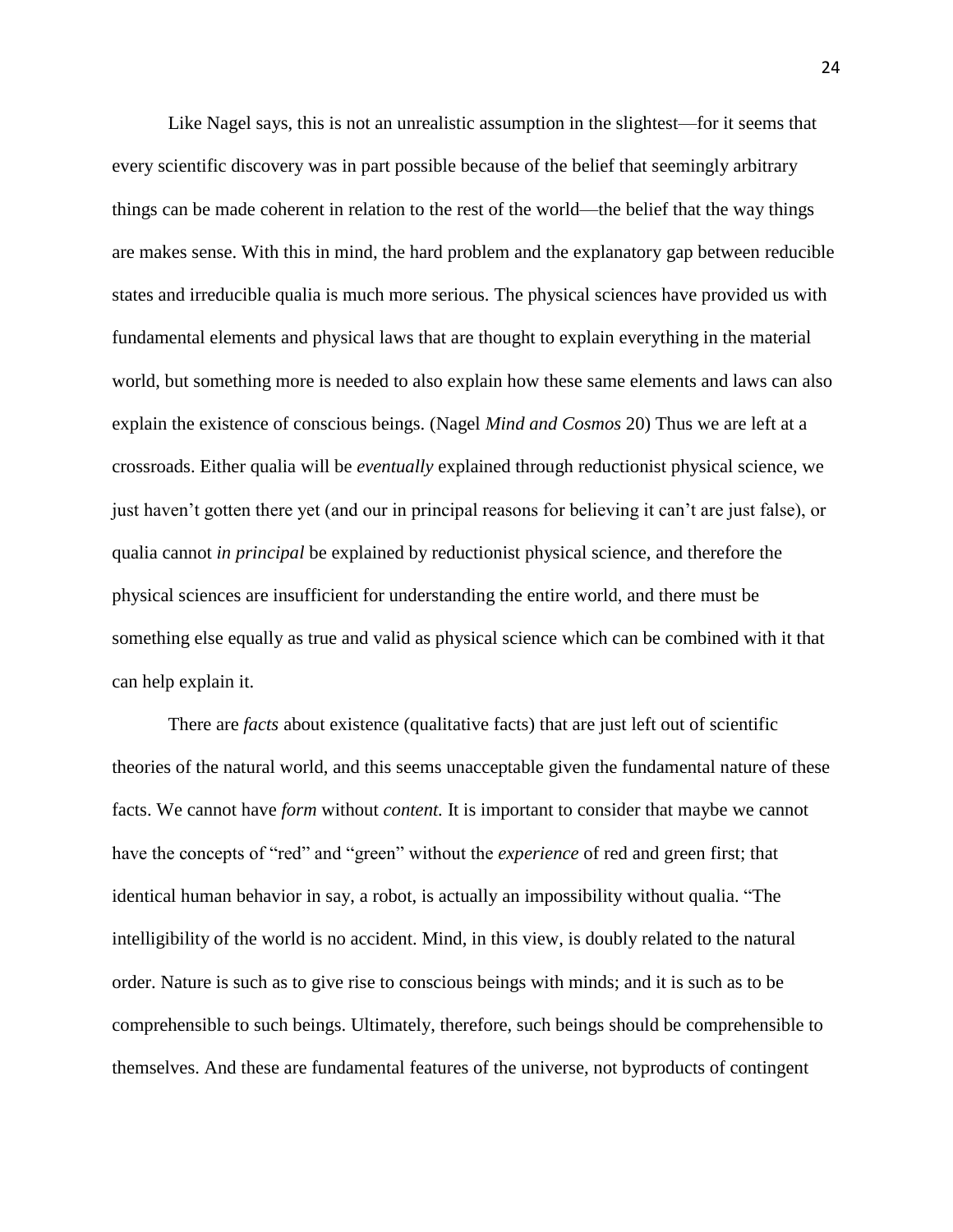developments whose true explanation is given in terms that do not make reference to mind." (Nagel *Mind and Cosmos* 17) For Nagel the main problem with physicalist accounts of the world is that the subjectivity that *allows* us to discover external scientific truths is the very thing that is incoherent within our web of objective, physical facts.

Nagel's stance on conscious experience differs from Kim's, and this is partly because Nagel has a different conception of "qualia", although similar. For Nagel, the "explanatory gap" as it were, is between subjective and objective facts and points of view. From this perspective, qualia are the building blocks of subjective experience. Not merely a side effect of mentality, they are the foundational elements of what conscious experience is made of. "What has to be explained is not just the lacing of organic life with a tincture of qualia but the coming into existence of subjective individual points of view—a type of existence logically distinct from anything describable by the physical sciences alone." (Nagel *Mind and Cosmos* 44) Nagel claims that the concept of "qualia" is actually much bigger and encompassing than it is characterized by some (for example, in Kim's account). We are not asking why there is this extra sprinkle of qualia, or simply why functions give rise to experience; we are asking the much broader question of why there is a subjective point of view at all.

"The physical sciences can describe organisms like ourselves as parts of the objective spatio-temporal order – our structure and behavior in space and time – but they cannot describe the subjective experiences of such organisms or how the world appears to their different particular points of view." (Nagel *The Core* 1) Objective spatio-temporal order is everything that is objective and describable by the physical sciences and hence things that adhere to laws of physics. But in addition to this there is a subjective point of view that is that is not describable by physical laws, seemingly not "in space", and not objectively observable—yet is a necessary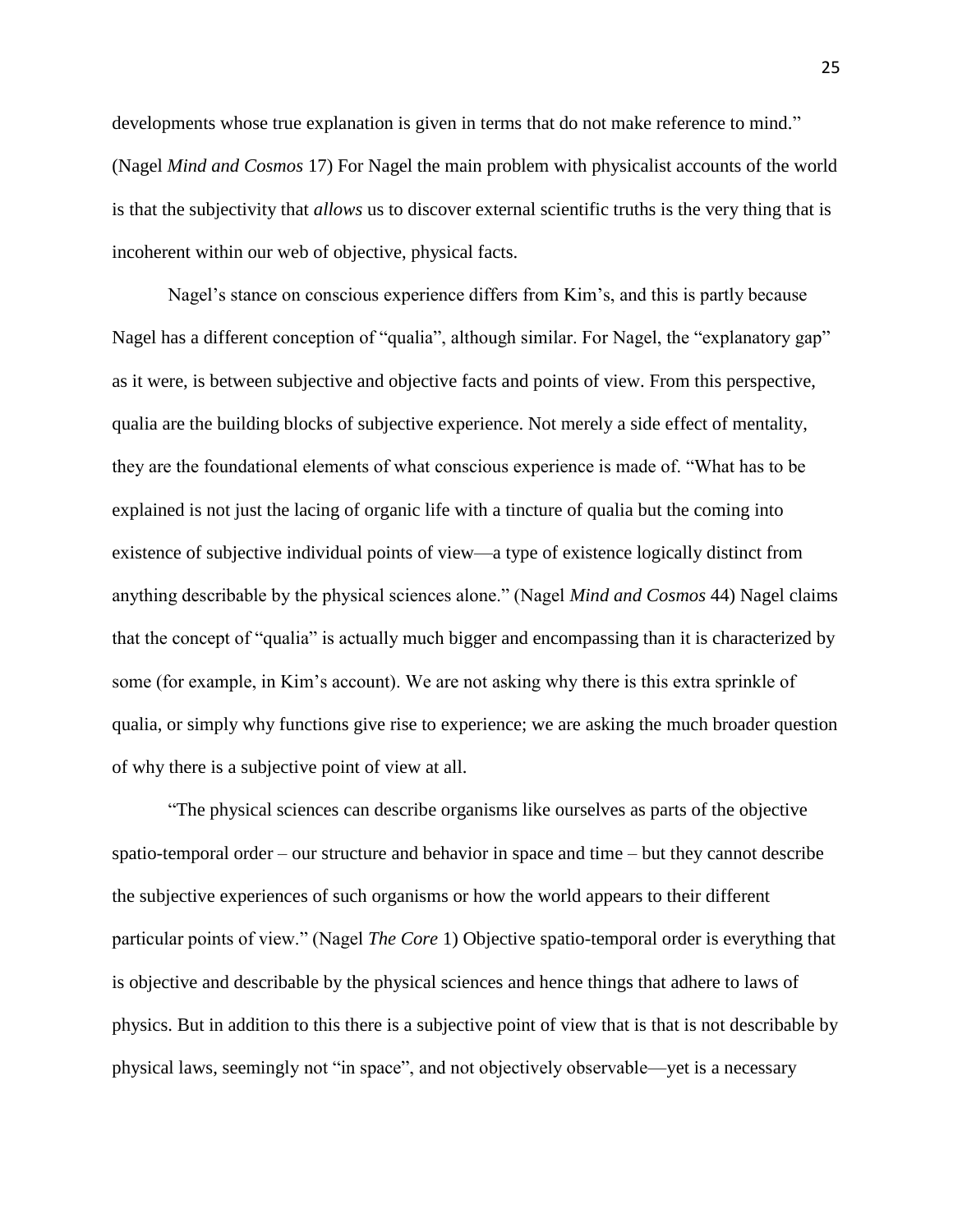aspect of our physical existence. Nagel believes that objective/subjective problem is so difficult and different enough from other questions about the natural world "that we should be suspicious of attempts to solve it with the concepts and methods developed to account for very different kinds of things." (Nagel *Mind and Cosmos* 42) He thinks that we should expect a "major conceptual revolution at least as radical as… the original scientific revolution itself…We ourselves are large-scale, complex instances of something both objectively physical from outside and subjectively mental from inside." (Nagel *Mind and Cosmos* 42). He believes that to understand conscious experience and subjectivity there needs to be a major conceptual shift, one that synthesizes the objective and the subject.

What Nagel offers in the face of the failure of physicalism is the possibility of a different conception of the universe and its natural order entirely. He believes that a reconception of the physical world is necessary if we are ever to figure out how the mind came into existence. Throughout his book *Mind and Cosmos*, he entertains many ideas that the majority of scientists would brush off as fiction, namely theological or religious explanations of consciousness. He also entertains the possibility that humans are just intrinsically cognitively unable to understand the existence of experience. In the conclusion section of *Mind and Cosmos,* he writes, "Above all, I would like to extend the boundaries of what is not regarded as unthinkable, in light of how little we really understand about the world." (Nagel *Mind and Cosmos* 127).

Maybe part of our boundary-extending conceptual revolution is a changed understanding of the concept "physical". Perhaps the problem in our current world view is we don't know what we actually mean when we use the word "physical" and "non-physical". Philosopher Barbara Montero calls this *The Body Problem.* She stipulates that the reason the mind-body problem is such a hard problem is because we don't have a clear definition of what 'physical' even is, much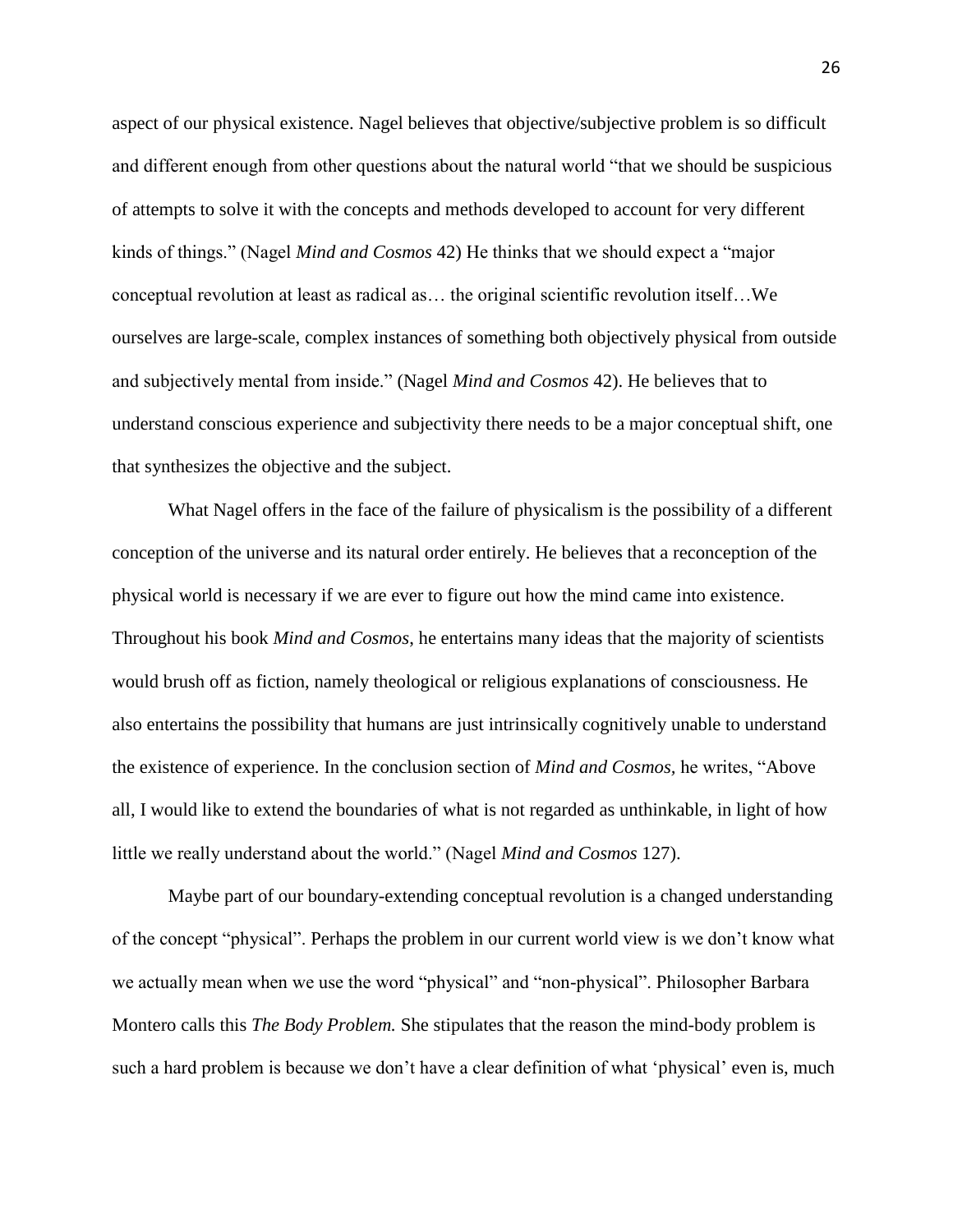less 'mental'. "…it seems that in order to solve the mind-body problem, we must solve the body problem." (Montero 183)

The biggest contender for what we mean by "physical" is that things that are physical are things that are in accordance with the laws of physics. Something is physical if it is made out of the physical particles (protons, electrons, neutrons) that have been observed scientifically and recorded as a part of natural physical laws. "In its simplest form, the physical is said to be whatever the physicist, or more precisely, the particle physicist, tells us exists  $\sim$ what we might now think of as quarks and leptons, as well as the exchange particles, gluons, gravitons, etc... And the nonphysical is everything else, if there is anything else." (Montero 187) This makes sense at first. But consider the fact that our laws of physics are most likely false, as science is always making progress and laws are always changing to fit this progress, like how the scientific world underwent a massive theoretical shift when electromagnetism was discovered. If a new particle was discovered tomorrow, physicists would still call it "physical" even though it is not technically 'a part of' the current laws of physics. If an entirely new particle was observed and measured, physicists would surely just expand their physical laws and hence the definition of physical. "…it is not today's physics upon which we are to base our notion of the physical, but, rather, a completed physics, a physics in the end." (Montero 191)

But since we don't know what the "physics in the end" is, we are left with a very unsatisfying notion of the physical. If we think that the goal of physics and other science is to create a cohesive explanation of reality, which as previously stated, it is or it should be, we will take the "physics in the end" to be a theory that can explain everything and anything in the universe. If a physics at the end it explains everything, then seems that *any*thing that does or

27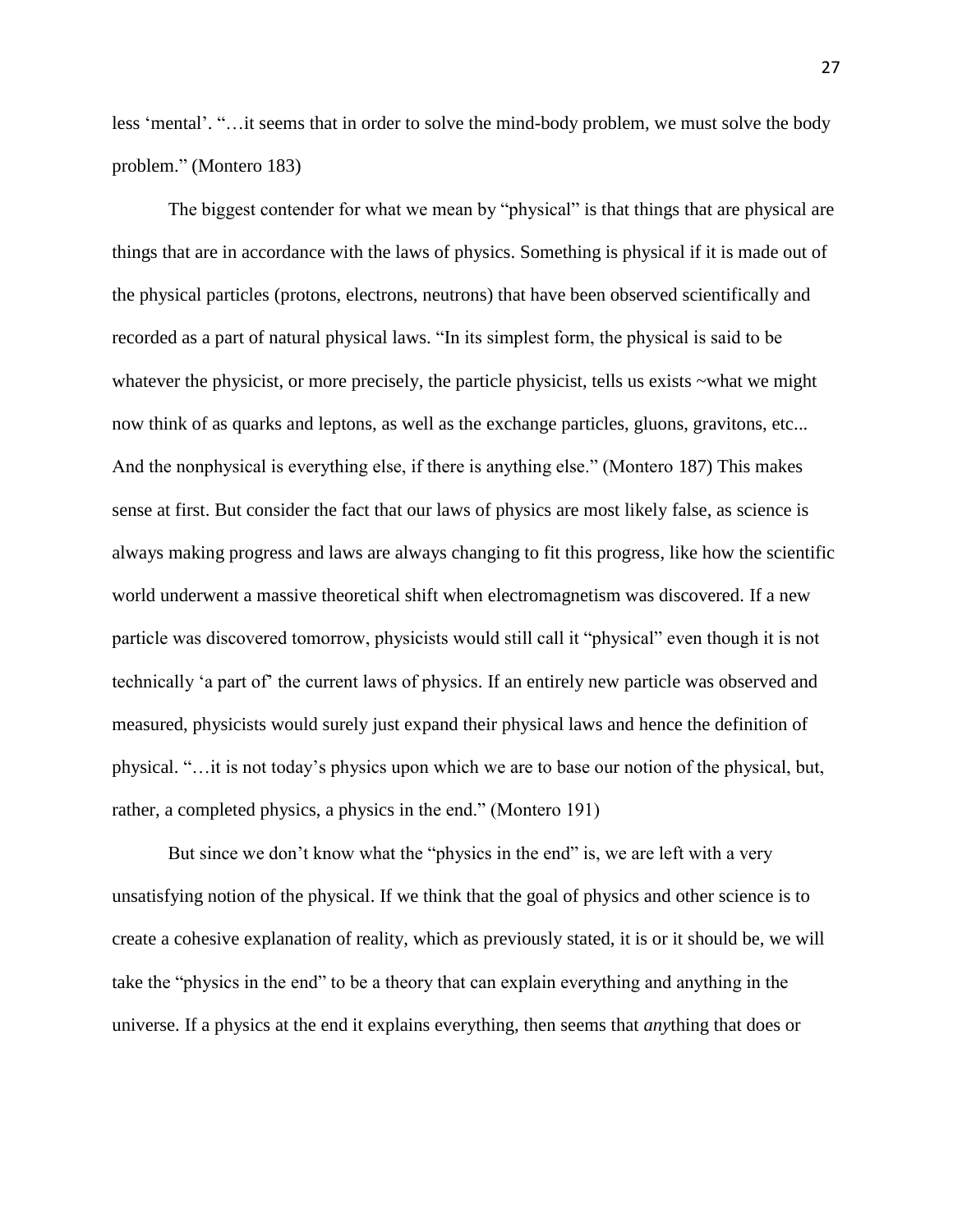could exist is physical. But if everything that exists or could exist is physical, then the fact that conscious experience is physical is a trivial fact, not worth the thousands of papers on the topic.

In Kim's in *Physicalism or Something Near Enough,* he defines "contemporary physicalism" as "the idea that all things that exist in this world are bits of matter and structure aggregated our of bits of matter, all behaving in accordance with the laws of physics, and that any phenomenon of the world can be physically explained if it can be explained at all." (Kim *Physicalism* 86) For our present topic, key here is the last part of this quote: "any phenomenon of the world can be physically explained if it can be explained at all." Here Kim seems to be essentially saying that anything that is explainable is physical. If we believe the world to be intelligible, which Nagel argued we must in order to discover anything about it, then we can assume that everything in the world *is* explainable. So, we are again left with a definition of physical by which something is as physical if it exists in reality.

The reason Chalmers comes to the conclusion that physicalism is very likely false and that experience is fundamental in nature is because he makes a strong delineation between what things are physical and not. From Chalmers perspective, something is physical if it is a part of physics, and to him physics is "the study of structure and dynamics" (Montero 193). But like previously states, because conscious experience has intrinsic qualities, it is something *more* than an explanation of structure (or function), therefore it can't be physical (with "physical" referring directly to the study of physics). The position that consciousness is a fundamental part of reality, but not made up of the current physical laws according to physics (laws that have to do with matter and energy), Chalmers calls "naturalistic dualism" (Chalmers *Facing Up* 15). He writes "The fundamental laws of nature are part of the basic furniture of the world, and physical theories are telling us that this basic furniture is remarkably simple. If a theory of consciousness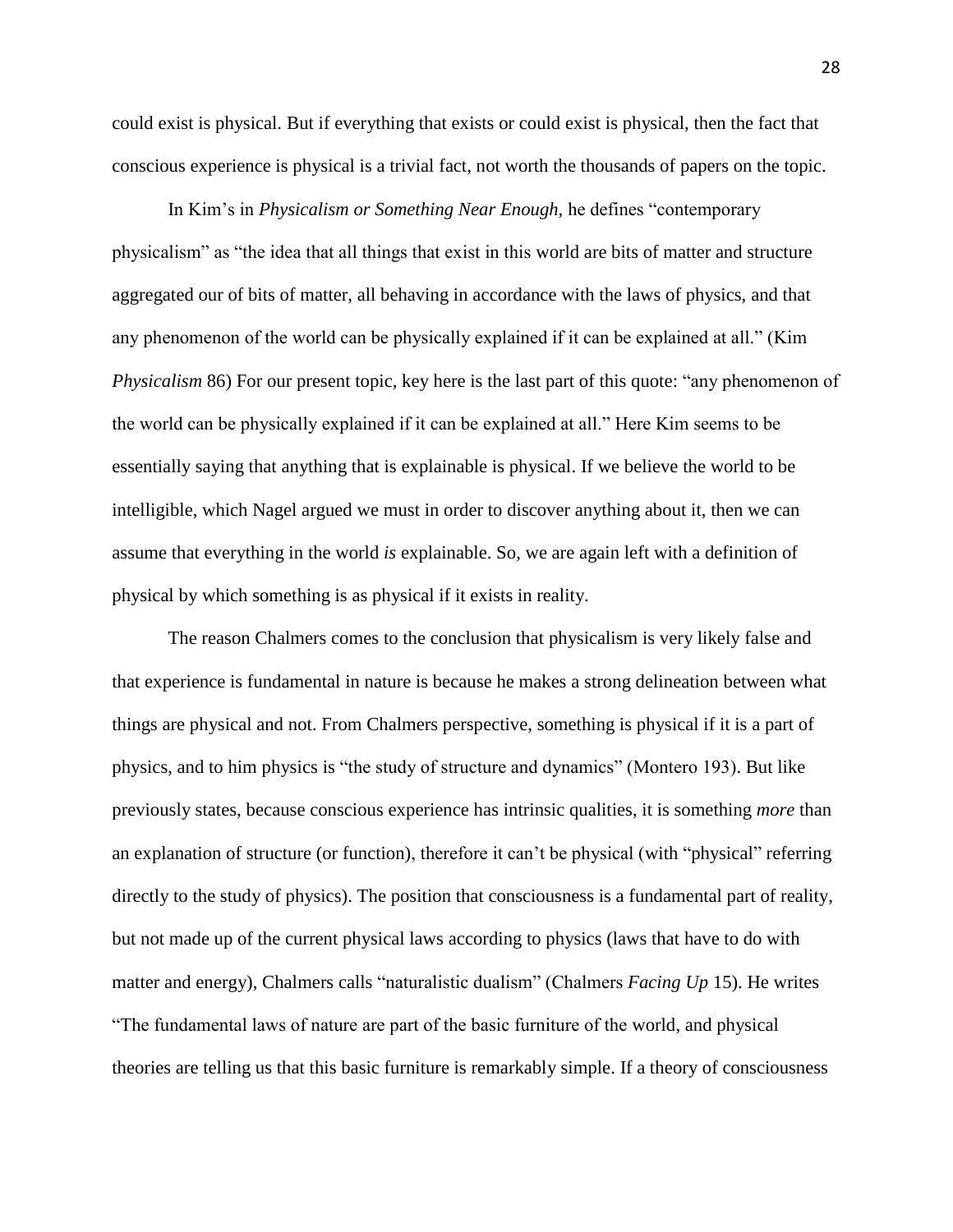also involves fundamental principles, then we should expect the same. The principles of simplicity, elegance, and even beauty that drive physicists' search for a fundamental theory will also apply to a theory of consciousness." (Chalmers *Facing Up* 15) In this quote, the overall goals and principals of a "theory of consciousness" are the same as current theories in physics figuring out the "basic furniture of the world". If a theory of consciousness was developed and discoveries were made, I think the scientific world would, as it has done thousands of times, just expand the definition of what "physical" is to encompass the theory of consciousness. As such, even if completely different from anything we saw before, consciousness would be deemed "physical". And as we learned from Nagel, ontologically separating theories of consciousness from physical theories is incorrect because our consciousness is dependent on our physical makeup, so anything that explains our body and brain must also explain our consciousness, and the two cannot be separated.

The reason Nagel argues against physicalism is also because of his specific delineation of what is physical and not physical. For Nagel what is physical are things that are observable and have a location in objective space-time. Subjective experience, on the other hand, does not seem to have a location in space, and is not objectively observable, therefore it does not fall under the category of "physical" things. The contention here is very similar to Chalmers: Physics studies things that are observable in space-time, and since conscious experience is not objectively observable in space, it does not adhere to physical laws, and therefore is not physical. But *if* the world *is* intelligible, then we *will* find some way to explain subjective experience, eventually. And when we do, I believe that we will probably call it "physical".

If something is physical, it is scientifically observable, which means it is measurable. When something is measurable, it is quantifiable. All of our current scientific methods of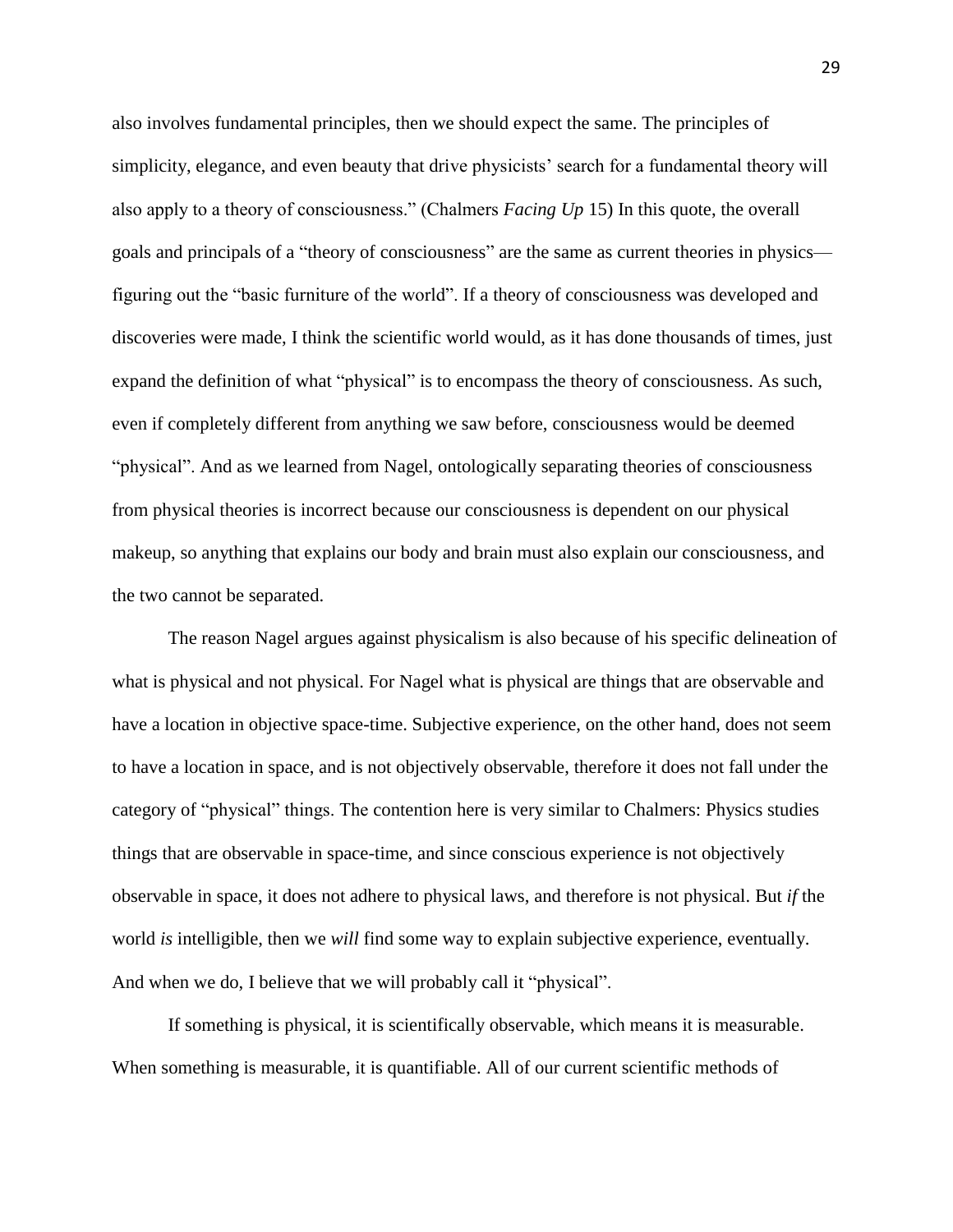measurement are based on the collection of quantifiable data. "But in spite of the great accomplishments of the natural sciences in their present form, it is important both for science itself and for philosophy to ask how much of what there is the physical sciences can render intelligible—how much of the world's intelligibility consists in its subsumability under universal, mathematically formulable laws governing the spatiotemporal order. If there are limits to the reach of science in this form, are there other forms of understanding that can render intelligible what physical science does not explain?" (Nagel *Mind and Cosmos* 18) Experience is not quantifiable, so we cannot use our usual methods of scientific investigation to explain it, which is why so many conclude that experience isn't physical. As Chalmers says, "When it comes to the hard problem, the standard approach has nothing to say." (Chalmers *Facing Up* 6)

But we will probably learn new ways of observing reality, acquire new methods of measurement and data collection that will allow us to explain consciousness—we just have to figure out what those new methods are. Perhaps these new methods won't even be called "measuring" at all, but something else entirely. Granted, inventing new consciousness data collecting methods will be *vastly* different from those of the past, as all current scientific datacollecting methods deal with quantifiable data. This is why Nagel thinks we need a *huge* shift in our perspective of reality, and I predict that this shift will involve integrating non-mainstream and mainstream ways of thinking and learning. For example, an integration of theistic ontological theories and atheistic ones, or possibly a new perspective on what knowledge can be gained from mystical or spiritual experiences. I believe that we will eventually explain consciousness by way of a radical shift in our collective world-view, and even if it isn't made of our current conception of matter, we will still call it "physical".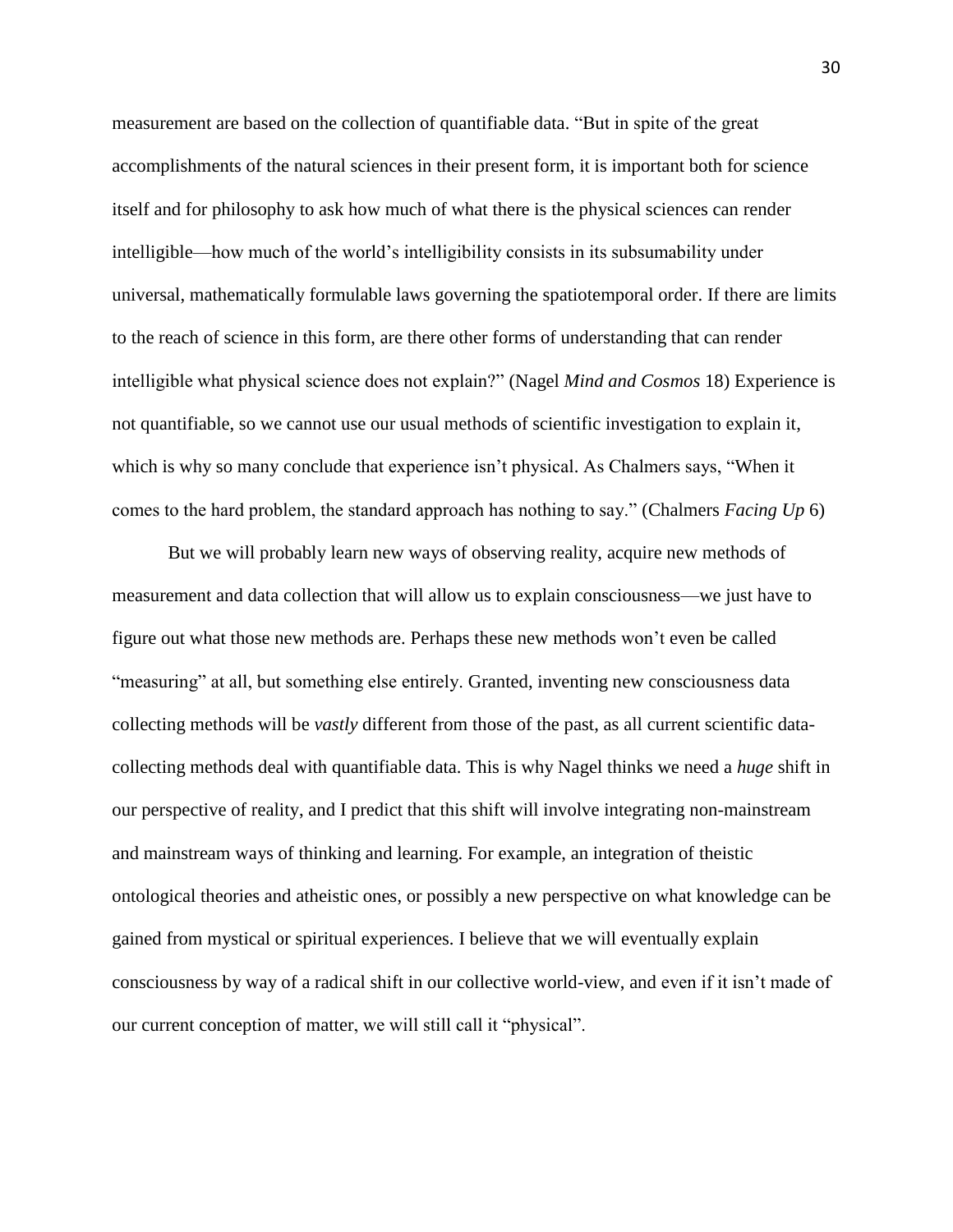- Chalmers, David J. "Facing Up to the Problem of Consciousness." *The Character of Consciousness*, 2010, pp. 3–34., doi:10.1093/acprof:oso/9780195311105.003.0001.
- Chalmers, David J. "Panpsychism and Panprotopsychism." *Amherst Lecture in Philosophy* , 2013, pp. 19–47., doi:10.1093/acprof:oso/9780199359943.003.0002.
- Descartes, René, 1596-1650. *Meditations on First Philosophy*. Indianapolis, Hackett Pub. Co., 1993. Print.
- Kim, Jaegwon. *Philosophy of Mind*. Westview Press, 2011.
- Kim, Jaegwon. *Physicalism, or Something Near Enough.* Princeton University Press, 2008. EBSCOhost, search.ebscohost.com/login.aspx?direct=true&db=nlebk&AN=370804&site=ehostlive&scope=site.
- Montero, Barbara. "The Body Problem." *Nous*, vol. 33, no. 2, 1999, pp. 183–200., doi:10.1111/0029-4624.00149.
- Nagel, Thomas. *Mind and Cosmos: Why the Materialist Neo-Darwinian Conception of Nature Is Almost Certainly False.* Oxford University Press, 2012. EBSCOhost, search.ebscohost.com/login.aspx?direct=true&db=nlebk&AN=672459&site=ehostlive&scope=site.